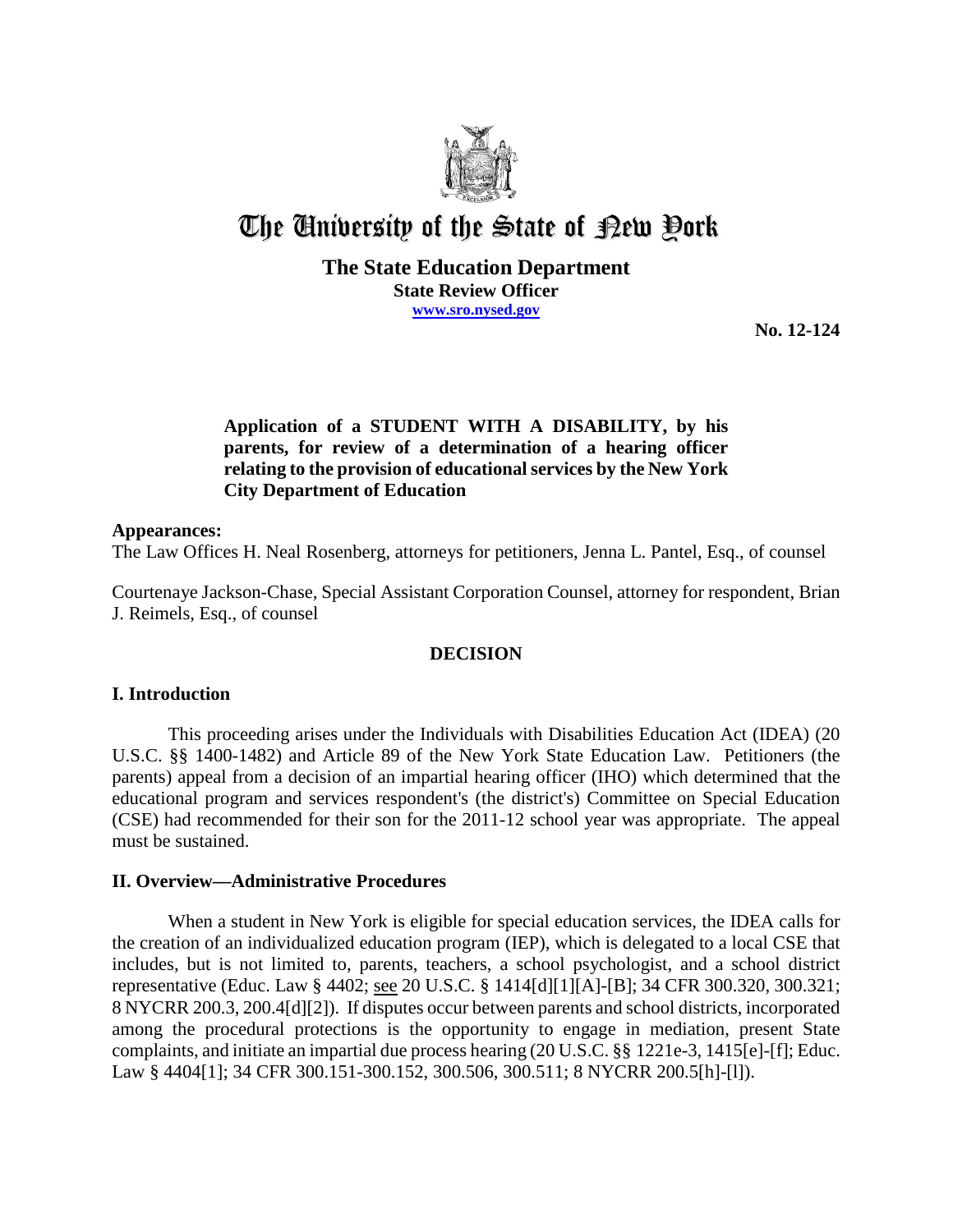New York State has implemented a two-tiered system of administrative review to address disputed matters between parents and school districts regarding "any matter relating to the identification, evaluation or educational placement of a student with a disability, or a student suspected of having a disability, or the provision of a free appropriate public education to such student" (8 NYCRR 200.5[i][1]; see 20 U.S.C. § 1415[b][6]-[7]; 34 CFR 300.503[a][1]-[2], 300.507[a][1]). First, after an opportunity to engage in a resolution process, the parties appear at an impartial hearing conducted at the local level before an IHO (Educ. Law § 4404[1][a]; 8 NYCRR 200.5[j]). An IHO typically conducts a trial-type hearing regarding the matters in dispute in which the parties have the right to be accompanied and advised by counsel and certain other individuals with special knowledge or training; present evidence and confront, cross-examine, and compel the attendance of witnesses; prohibit the introduction of any evidence at the hearing that has not been disclosed five business days before the hearing; and obtain a verbatim record of the proceeding (20 U.S.C. § 1415[f][2][A], [h][1]-[3]; 34 CFR 300.512[a][1]-[4]; 8 NYCRR 200.5[j][3][v], [vii], [xii]). The IHO must render and transmit a final written decision in the matter to the parties not later than 45 days after the expiration period or adjusted period for the resolution process (34 CFR 300.510[b][2], [c], 300.515[a]; 8 NYCRR 200.5[j][5]). A party may seek a specific extension of time of the 45-day timeline, which the IHO may grant in accordance with State and federal regulations (34 CFR 300.515[c]; 8 NYCRR 200.5[j][5]). The decision of the IHO is binding upon both parties unless appealed (Educ. Law § 4404[1]).

A party aggrieved by the decision of an IHO may subsequently appeal to a State Review Officer (SRO) (Educ. Law § 4404[2]; see 20 U.S.C. § 1415[g][1]; 34 CFR 300.514[b][1]; 8 NYCRR 200.5[k]). The appealing party or parties must identify the findings, conclusions, and orders of the IHO with which they disagree and indicate the relief that they would like the SRO to grant (8 NYCRR 279.4). The opposing party is entitled to respond to an appeal or cross appeal in an answer (8 NYCRR 279.5). The SRO conducts an impartial review of the IHO's findings conclusions and decision and is required to examine the entire hearing record; ensure that the procedures at the hearing were consistent with the requirements of due process; seek additional evidence if necessary; and render an independent decision based upon the hearing record (34 CFR 300.514[b][2]; 8 NYCRR 279.12[a]). The SRO must ensure that a final decision is reached in the review and that a copy of the decision is mailed to each of the parties not later than 30 days after the receipt of a request for a review, except that a party may seek a specific extension of time of the 30-day timeline, which the SRO may grant in accordance with State and federal regulations (34 CFR 300.515[b], [c]; 8 NYCRR 200.5[k][2]).

#### **III. Facts and Procedural History**

The student's eligibility for special education programs and related services as a student with a learning disability is not in dispute in this proceeding (Tr. p. 45; see 34 CFR 300.8[c][10]; 8 NYCRR 200.1[zz][6]).

The student attended school in the district as a general education student from kindergarten through second grade (Tr. pp. 379-80). During the 2010-11 school year, (second grade), due to reported difficulties with respect to keeping up in class, his handwriting, as well as the ability to follow instructions, particularly multi-step instructions, the district provided the student with once daily special education teacher support services (SETSS) five times per week (Tr. p. 380). In February 2011, the student's teacher advised the parents that the student would not be promoted to the third grade, unless he made "more progress toward meeting his IEP goals" (Tr. p. 381; Parent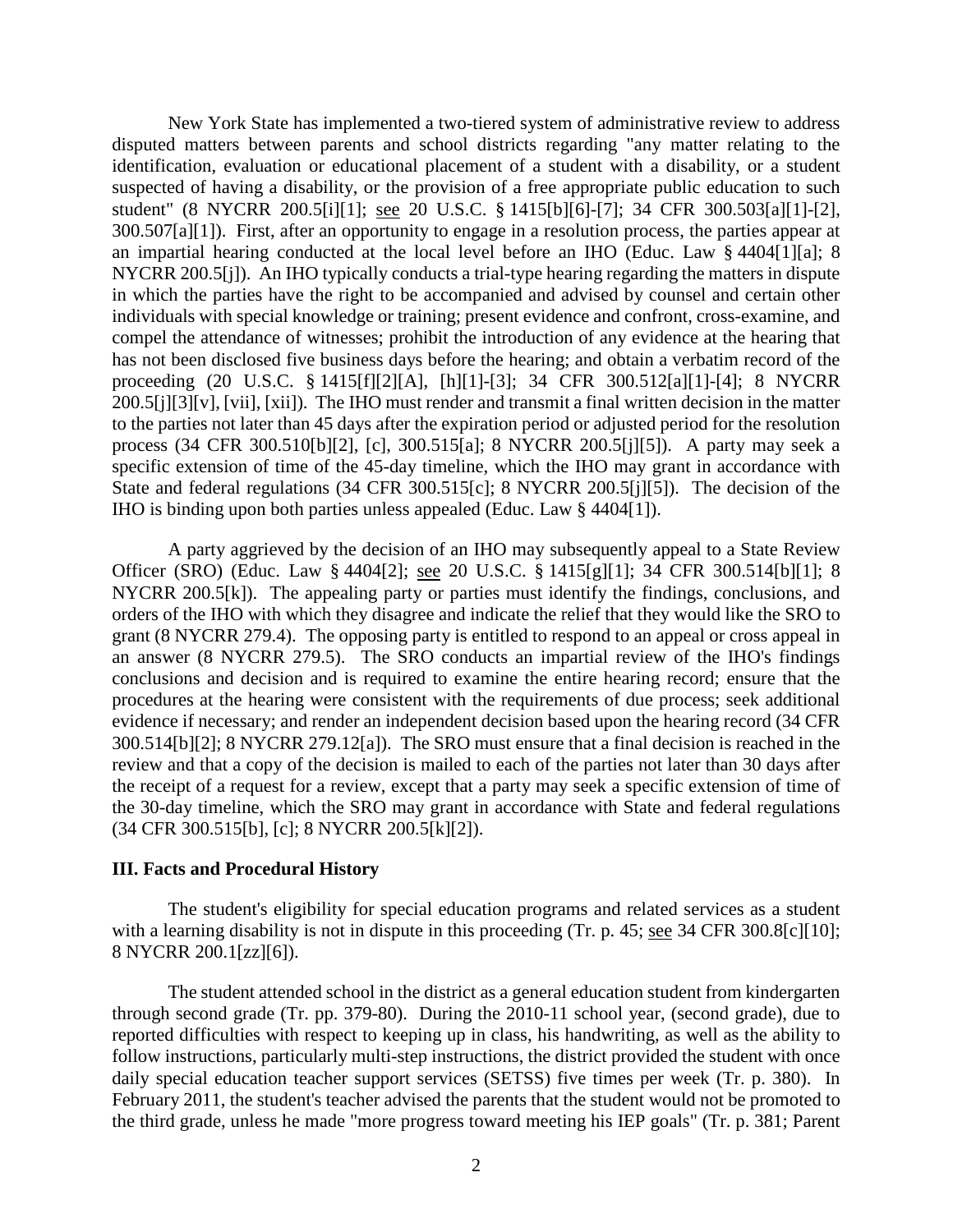Ex. B). At that time, the student was experiencing difficulty completing his class work, required constant redirection, and could not keep pace with the rest of the class (Tr. pp. 381-82, 384). Upon learning that the student was at risk of repeating the second grade, the parent obtained an application for the student to attend the Churchill School (Churchill) (Tr. pp. 384, 420).<sup>1</sup> On April 25, 2011, the parents entered into an enrollment contract with Churchill for the student's admission for the 2011-12 school year (Tr. p. 425; Parent Ex. H at p. 2). On June 22, 2011, the parents met with the student's SETSS teacher and his classroom teacher (Tr. pp. 385, 422; Parent Ex. M at pp. 6-7). During the June 2011 meeting, the parents requested that the student be placed at Churchill or a nonpublic school (Tr. p. 431). The participants at the June 2011 meeting developed an IEP which indicated that the student's placement recommendation was deferred to the district's Central Based Support Team (CBST) (Tr. p. 386; Parent Ex. M at pp. 5, 7). The June 2011 meeting participants agreed that Churchill was an appropriate placement for the student (Tr. pp. 385-86). By e-mail to the student's SETSS teacher dated June 22, 2011, the parent thanked the teacher for meeting with her (Parent Ex. C). The parent further indicated that per the advice of Churchill personnel, if the SETSS teacher supported the recommendation that the student required a small classroom environment and a full-time special education curriculum, the SETSS teacher should write "Defer to CBST" in the space provided on the IEP designating the student's program recommendation (id.). The parent noted that she would provide the SETSS teacher with a copy of the student's acceptance letter to Churchill, and she instructed the teacher to send the student's packet to the CBST for approval, together with a copy of the student's acceptance letter (id.). In response, by e-mail dated June 22, 2011, the student's teacher advised the parent that she "was more comfortable now that [she knew] the required process" to recommend Churchill for the student for the upcoming school year (see Tr. p. 387; Parent Exs. C; D at p. 2).

According to the parent, the attendees at the June 2011 meeting advised the parents that a copy of the IEP would be available at the district school attended by the student during the 2010- 11 school year a few days after the meeting (Tr. p. 386). Shortly after the June 2011 meeting, when the parent arrived at the district school to obtain a copy of the IEP developed at the meeting, the SETSS teacher advised the parent that the school principal had changed the educational placement on the student's June 2011 IEP to an integrated co-teaching (ICT) setting (Tr. pp. 388- 89; Parent Ex. D at p. 2).<sup>2</sup> Thereafter, a district school psychologist advised the parents that they could request a CSE review of the student's program recommendation (Tr. p. 391).

<sup>&</sup>lt;sup>1</sup> Churchill is a nonpublic school that has been approved by the Commissioner of Education as a school with which school districts may contract to instruct students with disabilities (Tr. pp. 430-31; see 8 NYCRR 200.1[d], 200.7).

<sup>&</sup>lt;sup>2</sup> For the sake of clarity, this decision will refer to the student's recommended placement on the continuum of services as an ICT classroom even though the hearing record, at times, refers to the recommended placement as a "collaborative team teaching" or "CTT" classroom (see, e.g., Tr. pp. 388-89; Dist. Ex. 6 at p. 2). State regulations define ICT services as "the provision of specially designed instruction and academic instruction provided to a group of students with disabilities and nondisabled students" (8 NYCRR 200.6[g]). Effective July 1, 2008, the "maximum number of students with disabilities receiving integrated co-teaching services in a class . . . shall not exceed 12 students" (8 NYCRR 200.6[g][1]). In addition, State regulations require that an ICT class shall "minimally include a special education teacher and a general education teacher" as staffing (8 NYCRR 200.6[g][2]). State policy guidance issued in April 2008, entitled "Continuum of Special Education Services for School-Age Students with Disabilities," provides more information about these services (see http://www.p12.nysed.gov/specialed/publications/policy/schoolagecontinuum.pdf).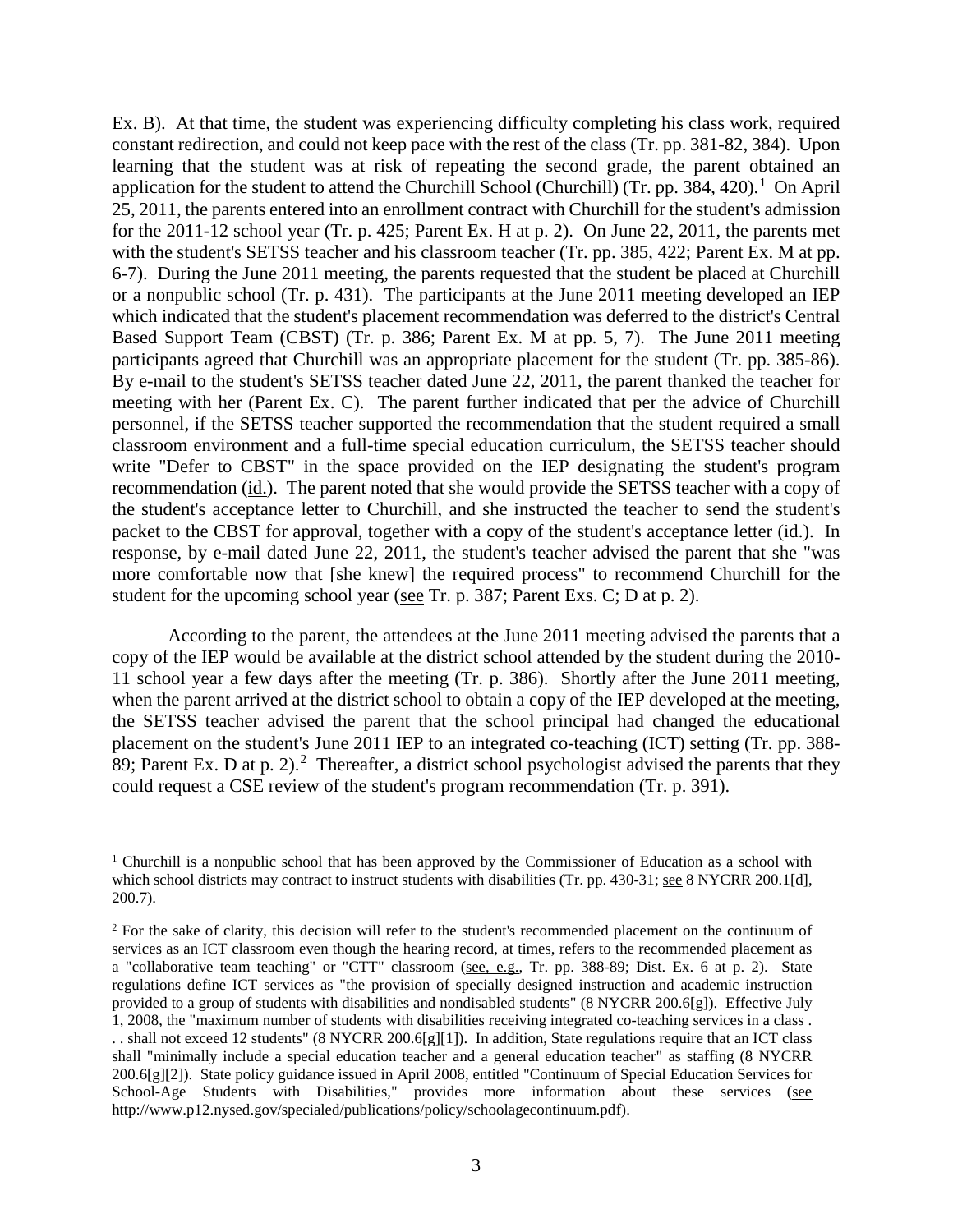In a letter to the district dated July 7, 2011, the parents recounted the events that had transpired before they were advised that the student's program recommendation had been changed to reflect placement in an ICT classroom (Parent Ex. D). They requested a copy of the IEP generated at the June 2011 meeting and indicated their willingness to meet with the CSE (Tr. p. 391; Parent Ex. D at p. 3).

On July 12, 2011, the CSE convened and proposed placement for the student in an ICT classroom in a community school, combined with the provision of one session per week of group counseling (Dist. Exs. 1 at pp. 5, 9; 2). In a final notice of recommendation (FNR) to the parents dated July 12, 2011, the district summarized the July 2011 CSE's program recommendations and notified them of the particular public school site to which the student had been assigned (Dist. Ex. 3). The parents noted their objection to the July 2011 CSE's program recommendation (Tr. pp. 401-02; Dist. Ex. 3 at p. 2).

In a letter to the district dated August 23, 2011, the parents described their objections to the July 2012 IEP (Parent Ex. F). The parents indicated that they planned to place the student at Churchill for the 2011-12 school year, and request payment of his tuition to be provided at public expense (id. at p. 3). The parents further noted that they planned to visit the proposed ICT classroom; however, they maintained that the class size was too large for the student and that the July 2012 IEP did not provide him with sufficient support (id.).

On September 19, 2011, the parents visited the district-recommended ICT classroom at the assigned public school site (Tr. p. 403; Parent Ex. E at p. 3). By letter to the district dated September 28, 2011, the parents outlined their concerns with the proposed classroom, which included, among other things: (1) the class followed a general education curriculum and employed only general education materials without modifications; (2) the lack of special education support; (3) the size of the proposed class; (4) the pace of the instruction; and (5) the number of transitions throughout the day (Parent Ex. E at pp. 3-4). The parents reiterated their rejection of the district's proposed program and noted that they intended to seek reimbursement of the student's tuition at Churchill (id. at p. 4).

#### **A. Due Process Complaint Notice**

By due process complaint notice dated December 1, 2011, the parents commenced an impartial hearing (Dist. Ex. 6). As relief, among other things, they requested a Nickerson letter that would permit the student to attend Churchill for the 2011-12 school year, or alternatively, tuition reimbursement (id. at p. 4).<sup>3</sup> With regard to their contention that the district deprived the student of a free appropriate public education (FAPE), the parents claimed, in pertinent part, that on June 22, 2011, they participated in a CSE meeting, at which time, a valid IEP was formulated, that reflected a deferral of the student's placement recommendation to the district's CBST (id. at p.

<sup>&</sup>lt;sup>3</sup> A "Nickerson letter" is a letter from the New York Department of Education authorizing a parent to place a student in a New York State approved nonpublic school at no cost to the parent (see Jose P. v. Ambach, No. 79 Civ. 270 [E.D.N.Y. Jan. 5, 1982], 553 IDELR 298). The remedy of a "Nickerson letter" is intended to address the situation in which a student has not been evaluated or placed in a timely manner (see Application of the Dep't of Educ., Appeal No. 09-114; Application of a Student with a Disability, Appeal No. 08-020; Application of the Bd. of Educ., Appeal No. 03-110; Application of a Child with a Disability, Appeal No. 02-075; Application of a Child with a Disability, Appeal No. 00-092).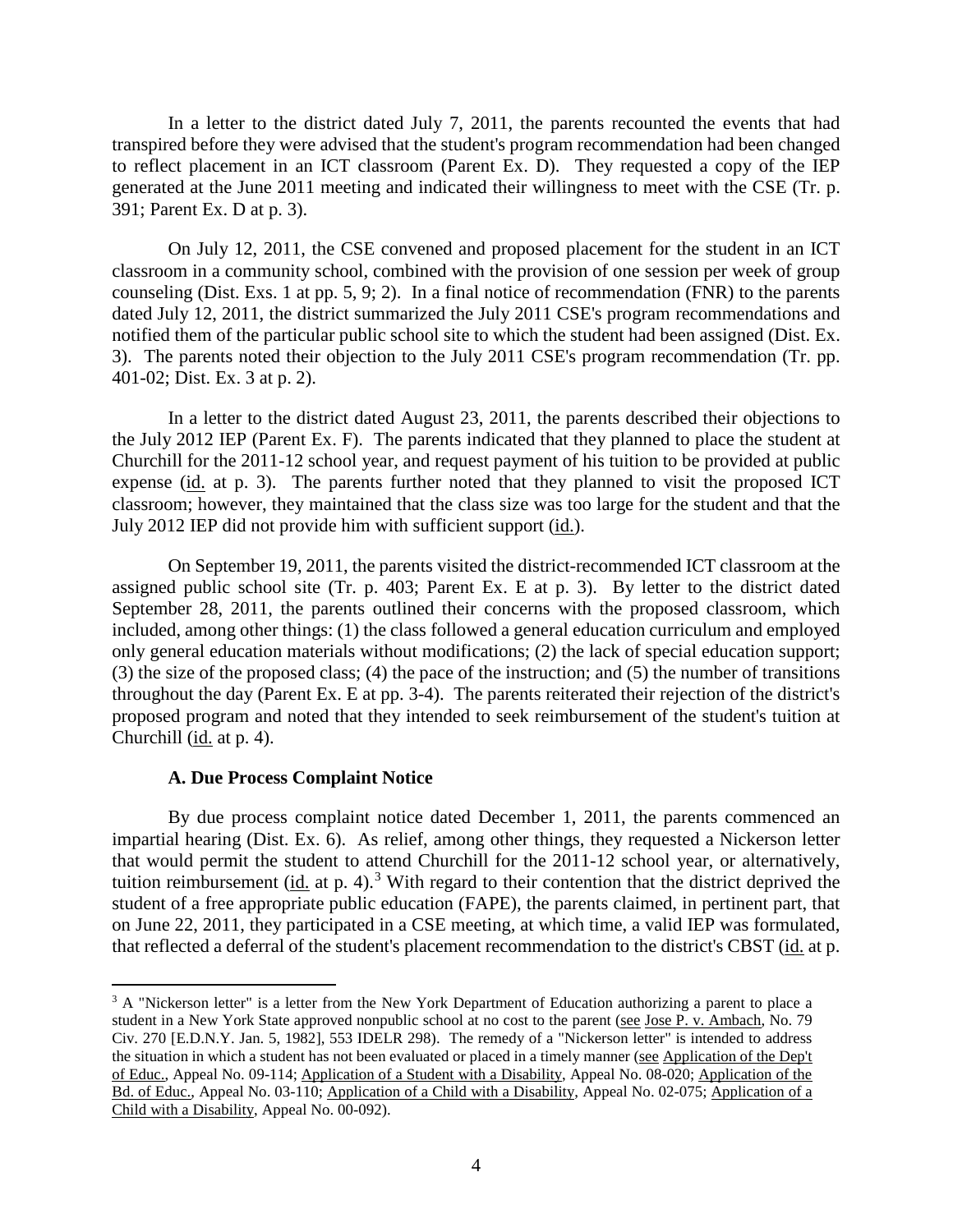1). The parents further asserted that subsequent to the June 2011 meeting, the student's program recommendation was unilaterally changed, without their consent, to reflect placement in an ICT classroom (id.). The parents submitted that by changing the IEP without their input, the district inhibited their ability to meaningfully participate in the development of an appropriate program for the student, which in turn, deprived him of a FAPE (id. at p. 2). The parents next alleged that they advised the district that they rejected the program recommendation, and further claimed that, in response, the district offered to evaluate the student (id.). However, the parents alleged that, rather than conducting new evaluations of the student, the district convened a CSE meeting that took place on July 12, 2011 (id.). Regarding the IEP developed as a result of the July 2011 meeting, the parents argued that the district deprived the student of a FAPE during the 2011-12 school year for the following reasons, which included, among other things: (1) the July 2011 CSE developed the IEP without sufficient evaluative data; (2) the July 2011 CSE made program recommendations for the student without taking into consideration the recommendations of the parents' private evaluators; (3) the July 2011 CSE did not recommend the provision of speech-language therapy or occupational therapy (OT) for the student; (4) the July 2011 IEP lacked an accurate depiction of the student's needs, namely with regard to his auditory processing and memory deficits; (5) the July 2011 CSE was not properly composed, because none of the participants were familiar with the student or his needs; (6) the goals and objectives contained in the July 2011 IEP were inappropriate and insufficient for the student; and (7) the proposed ICT class was not appropriate for the student, because the class size was too large and the class followed a general education curriculum (id. at pp. 2-3). Additionally, the parents raised a number of allegations regarding the appropriateness of the assigned school, including, among other things: (1) the proposed class followed a general education curriculum, and used only general education materials without modifications; (2) the proposed class did not provide special education support on a small group or individualized basis; (3) there were too many students in the proposed class; (4) the students in the proposed class had a wide variety of educational needs that were not necessarily similar to the student; (5) the proposed class lacked sufficient modifications to the curriculum or pace of instruction; and  $\overline{(6)}$  the number of transitions throughout the day would distract the student (id. at pp. 3-4). Lastly, the parents maintained that Churchill provided the student with an appropriate program that was tailored to his educational needs (id. at p. 4).

On December 8, 2011, the district submitted a due process response to the parents' due process complaint notice (Dist. Ex. 7). The district argued, among other things, that the student would be functionally grouped for instruction within the proposed class, and that the parents were afforded an opportunity to participate in the development of the student's program at the meeting (id. at pp. 3-4).

#### **B. Impartial Hearing Officer Decision**

On February 10, 2012, the parties proceeded to an impartial hearing, and after five days of testimony, concluded on April 4, 2012 (Tr. pp. 1-498). On May 7, 2012, the IHO rendered her decision, in which she denied the parents' request for tuition reimbursement for Churchill for the 2011-12 school year, having determined that the district offered the student a FAPE (IHO Decision at pp. 16-17). Preliminarily, the IHO found that the June 2011 CSE meeting was not a validly constituted CSE meeting, nor was it duly constituted as a subcommittee of the CSE (id. at pp. 11- 12). Under the circumstances, the IHO determined that "the IEP documents" prepared at the June 2011 meeting were invalid, because they were not developed by a validly composed CSE or properly composed subcommittee of the CSE (id. at p. 12). In view of the foregoing, the IHO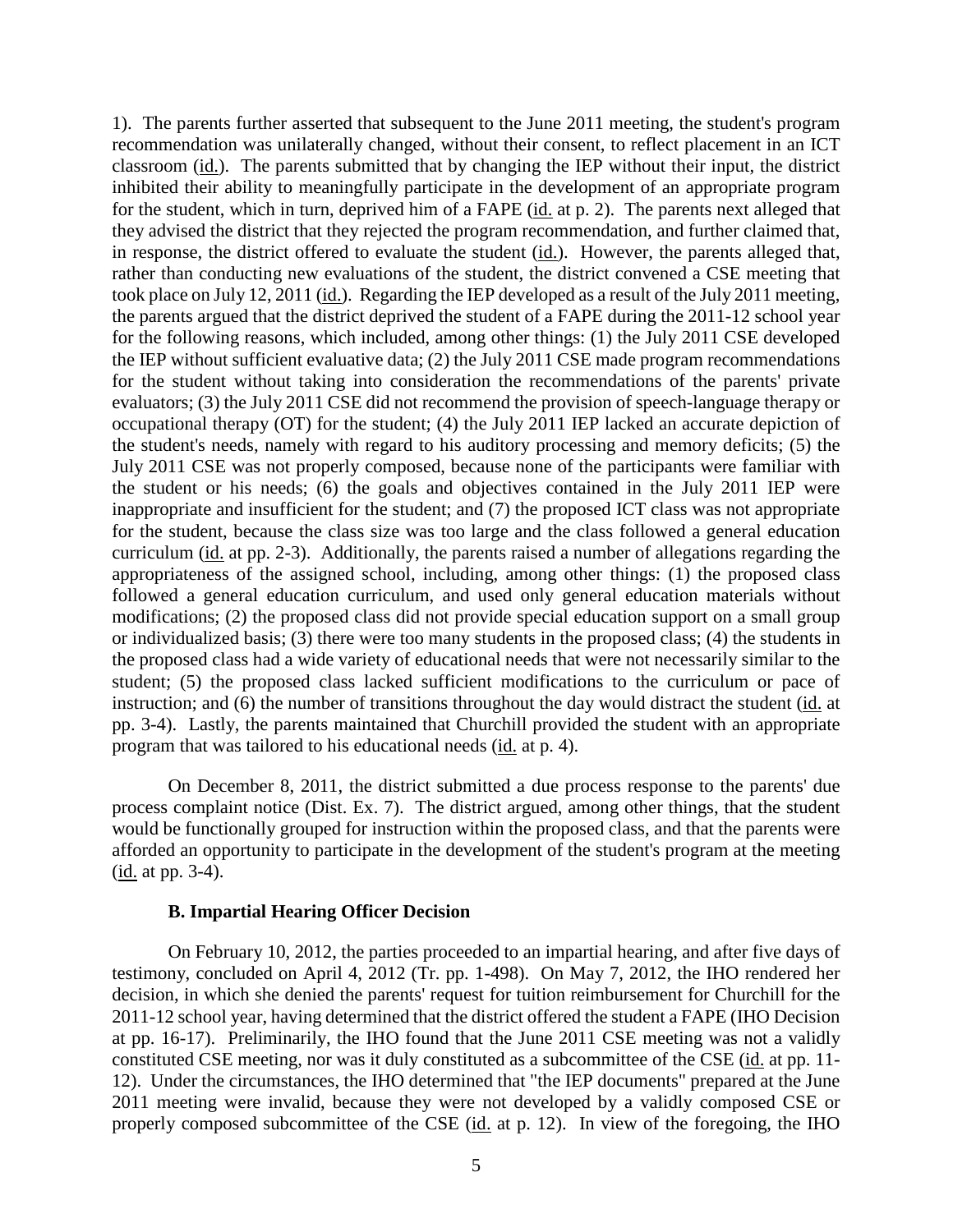concluded that the IEP created at the July 2011 CSE meeting was the IEP in dispute in the instant case (id.). The IHO noted that the July 2011 IEP contained the required elements, including evaluation results that described the student's present levels of performance, a general description of his needs and annual goals to measure his progress (id. at p. 14). She described the student as "a very bright child who reached or exceeded his grade level in all areas except for math, where he nearly reached his grade level" (id.). Under the circumstances, the IHO found that the July 2011 CSE's program recommendation that consisted of an ICT classroom, which provided the student with twice the amount of teacher support than he received the prior school year, was tailored to his unique needs and was likely to enable the student to make progress in accordance with the IDEA's least restrictive environment (LRE) mandates (id. at p. 15). Despite the parents' claim that the July 2011 IEP was inadequate, given the lack of OT or speech-language therapy, the IHO found that the July 2011 CSE did not deprive the student of a FAPE, because it did not recommend the provision of speech-language therapy and OT, particularly where the evidence did not suggest that such services were a necessary component of a FAPE for him (id.). Next, the IHO considered the parents' claims surrounding the composition of the CSE, and found although a provider who was familiar with the student and an additional parent member were not part of the July 2011 CSE, their absence from the CSE did not rise to the level of a deprivation of a FAPE (id.). With respect to implementation of the IEP, the IHO noted testimony from the teacher of the proposed class that the student would have been "a good fit" and that he would have received plenty of opportunities for 1:1 support and movement breaks to help the student refocus (id. at p. 16). Based on the foregoing, the IHO concluded that the July 2012 IEP was tailored to meet the student's unique educational needs for the 2011-12 school year, and that it provided him with a FAPE in the LRE (id.).

#### **IV. Appeal for State-Level Review**

The parents appeal and seek determinations that the district denied the student a FAPE, that Churchill served as an appropriate unilateral private placement for the student and that equitable considerations favor their request for relief. The parents request a reversal of the IHO decision. Initially, the parents assert that the IEP created at the June 2011 meeting was a valid IEP, and that by unilaterally changing the recommendation set forth on that document, the district impeded their ability to meaningfully participate in the development of the student's IEP, and deprived him of a FAPE. Assuming for the sake of argument that the July 2011 IEP was the IEP in dispute, the parents allege that the July 2011 CSE was not properly composed, due to the absence of individuals who were familiar with the student's educational needs. They further argue that the IHO misapplied the burden of proof regarding this issue, because the IHO found that their absence did not result in a denial of a FAPE to the student. Moreover, the parents claim that the July 2011 CSE was invalidly composed due to the absence of an additional parent member. Next, the parents submit that the IHO failed to consider their arguments regarding the evaluative data on which the July 2011 CSE relied in order to make a program recommendation for the student. They maintain that the July 2011 CSE failed to review sufficient evaluative data, and did not seek the participation and recommendations of individuals who knew the student. As a result, the parents contend that the July 2011 IEP did not accurately and completely depict the student, nor did it reflect the documentation reviewed by the CSE. The parents also argue that the goals contained in the July 2011 IEP were not specific or complete, and note that the IHO failed to fully consider that the annual goals were insufficient and inappropriate. Specifically, they assert that the student required additional counseling as well as more specific writing and math goals. Moreover, the parents argue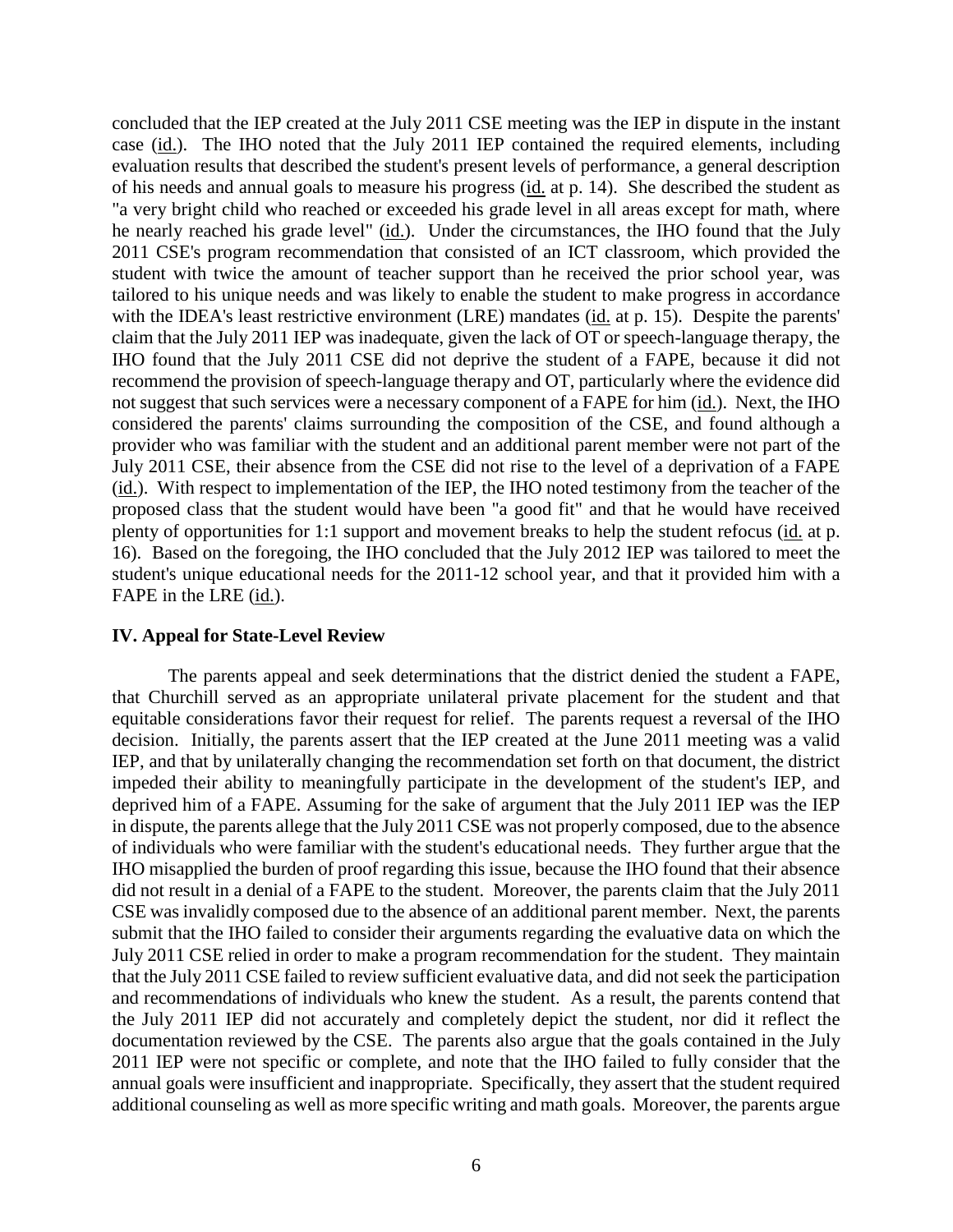that despite the student's difficulties with fluency and comprehension, the July 2011 IEP did not contain reading goals. The parents further allege that the district denied the student of a FAPE, because the July 2011 CSE did not recommend the provision of speech-language therapy or OT. Next, the parents assert that the recommendation for placement in an ICT classroom was not appropriate for the student, because, in part, the July 2011 CSE failed to consider how the student's needs would affect his participation in the class. The parents also allege that placement in an ICT classroom was not appropriate for the student, given his distractible nature and need for individual attention throughout the day, and because an ICT classroom did not offer the student enough modifications to the curriculum.

Regarding the assigned public school site, the parents submit that the district's claim that any analysis regarding its appropriateness was speculative should not be considered on appeal, because the district did not raise it until its closing statement. In any event, the parents assert that the hearing record does not demonstrate that the assigned public school site was appropriate for the student, in part because, the hearing record lacks evidence showing the amount of individualized or specialized instruction that the student would receive. Moreover, the parents maintain that the student would not have been functionally grouped for instruction.

Next, the parents maintain that Churchill was appropriate for the student, in part, because the student received the necessary special education services to enable him to make progress. Contrary to the district's assertion that Churchill constituted an overly restrictive setting for the student, the parents submit that the student was placed with students who were academically and socially appropriate for him. Regarding equitable considerations, the parents allege that they favor their request for relief. Specifically, they assert that the evidence does not suggest that they obstructed the CSE process; rather, there is evidence in the hearing record that illustrates their cooperation. Moreover, they argue that equitable considerations weigh against the district, because the district unilaterally changed the student's IEP without their consent.

In an answer, the district maintains that it provided the student with a FAPE, that Churchill was not an appropriate unilateral private placement, and that the equitable considerations do not support the parents' request for relief. The district requests that the petition be dismissed in its entirety. The district alleges that the IHO's finding that it offered the student a FAPE during the 2011-12 school year should not be disturbed on appeal. Initially, the district claims that the IHO properly determined that the June 2011 meeting did not constitute a properly formed CSE or subcommittee of the CSE, and therefore, the IEP generated as a result of that meeting was not a valid IEP. Moreover, the district maintains that it was superseded by the July 2011 IEP, which is the IEP at issue in the instant action. Regarding the composition of the July 2011 CSE, while the district concedes that an additional parent member did not serve on the committee, the district contends that the absence of an additional parent member did not result in a denial of a FAPE to the student. The district further argues that the July 2011 IEP was based on sufficient evaluative material and was therefore, appropriate. Furthermore, the district submits that the IHO properly found that the July 2011 IEP contained all of the required elements, including evaluation results that described the student's present levels of performance, a general description of the student's academic needs and annual goals to measure his progress. The district also asserts that the ICT classroom recommendation was appropriate for the student, because the July 2011 CSE considered that the student was exceptionally bright and had made substantial progress during the 2010-11 school year; however, the student required a more structured setting to aid his difficulty with distraction. Additionally, the district argues that the hearing record does not substantiate the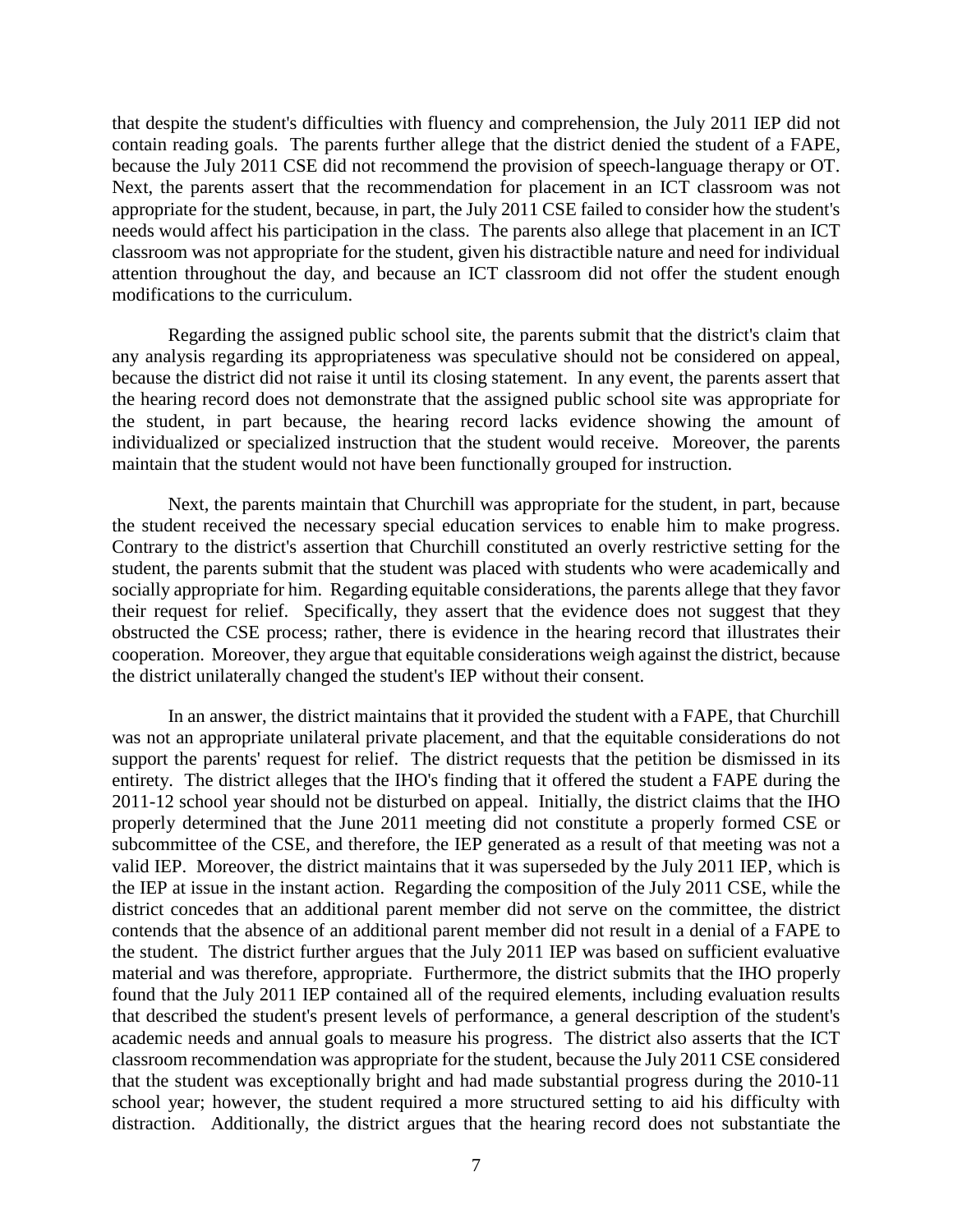parents' claim that the July 2011 IEP was inadequate, because it did not call for the provision of OT or speech-language therapy. Regarding the parents' allegations that the assigned public school site was not appropriate for the student, the district asserts that the student would have been appropriately grouped in the proposed class, and that the student would have received as much 1:1 instruction as necessary.

Next, the district argues that Churchill was not appropriate for the student, because the student was denied access to typically developing peers, and therefore, Churchill constituted an overly restrictive setting. Lastly, the district argues that equitable considerations do not support the parents' request for relief, because the hearing record indicates that the parents never seriously intended to enroll the student in a public school.

## **V. Applicable Standards**

Two purposes of the IDEA (20 U.S.C. §§ 1400-1482) are (1) to ensure that students with disabilities have available to them a FAPE that emphasizes special education and related services designed to meet their unique needs and prepare them for further education, employment, and independent living; and (2) to ensure that the rights of students with disabilities and parents of such students are protected (20 U.S.C. § 1400[d][1][A]-[B]; see generally Forest Grove Sch. Dist. v. T.A., 557 U.S. 230, 239 [2009]; Bd. of Educ. v. Rowley, 458 U.S. 176, 206-07 [1982]).

A FAPE is offered to a student when (a) the board of education complies with the procedural requirements set forth in the IDEA, and (b) the IEP developed by its CSE through the IDEA's procedures is reasonably calculated to enable the student to receive educational benefits (Rowley, 458 U.S. at 206-07; R.E. v. New York City Dep't of Educ., 694 F.3d 167, 189-90 [2d Cir. 2012]; M.H. v. New York City Dep't of Educ., 685 F.3d 217, 245 [2d Cir. 2012]; Cerra v. Pawling Cent. Sch. Dist., 427 F.3d 186, 192 [2d Cir. 2005]). "'[A]dequate compliance with the procedures prescribed would in most cases assure much if not all of what Congress wished in the way of substantive content in an IEP'" (Walczak v. Florida Union Free Sch. Dist., 142 F.3d 119, 129 [2d Cir. 1998], quoting Rowley, 458 U.S. at 206; see T.P. v. Mamaroneck Union Free Sch. Dist., 554 F.3d 247, 253 [2d Cir. 2009]). While the Second Circuit has emphasized that school districts must comply with the checklist of procedures for developing a student's IEP and indicated that "[m]ultiple procedural violations may cumulatively result in the denial of a FAPE even if the violations considered individually do not" (R.E., 694 F.3d at 190-91), the Court has also explained that not all procedural errors render an IEP legally inadequate under the IDEA (M.H., 685 F.3d at 245; A.C. v. Bd. of Educ., 553 F.3d 165, 172 [2d Cir. 2009]; Grim v. Rhinebeck Cent. Sch. Dist., 346 F.3d 377, 381 [2d Cir. 2003]; Perricelli v. Carmel Cent. Sch. Dist., 2007 WL 465211, at \*10 [S.D.N.Y. Feb. 9, 2007]). Under the IDEA, if procedural violations are alleged, an administrative officer may find that a student did not receive a FAPE only if the procedural inadequacies (a) impeded the student's right to a FAPE, (b) significantly impeded the parents' opportunity to participate in the decision-making process regarding the provision of a FAPE to the student, or (c) caused a deprivation of educational benefits (20 U.S.C. § 1415[f][3][E][ii]; 34 CFR 300.513[a][2]; 8 NYCRR 200.5[j][4][ii]; Winkelman v. Parma City Sch. Dist., 550 U.S. 516, 525-26 [2007]; R.E., 694 F.3d at 190; M.H., 685 F.3d at 245; A.H. v. Dep't of Educ., 394 Fed. App'x 718, 720, 2010 WL 3242234 [2d Cir. Aug. 16, 2010]; E.H. v. Bd. of Educ., 2008 WL 3930028, at \*7 [N.D.N.Y. Aug. 21, 2008], aff'd, 361 Fed. App'x 156, 2009 WL 3326627 [2d Cir. Oct. 16, 2009]; Matrejek v. Brewster Cent. Sch. Dist., 471 F. Supp. 2d 415, 419 [S.D.N.Y. 2007], aff'd, 293 Fed. App'x 20, 2008 WL 3852180 [2d Cir. Aug. 19, 2008]).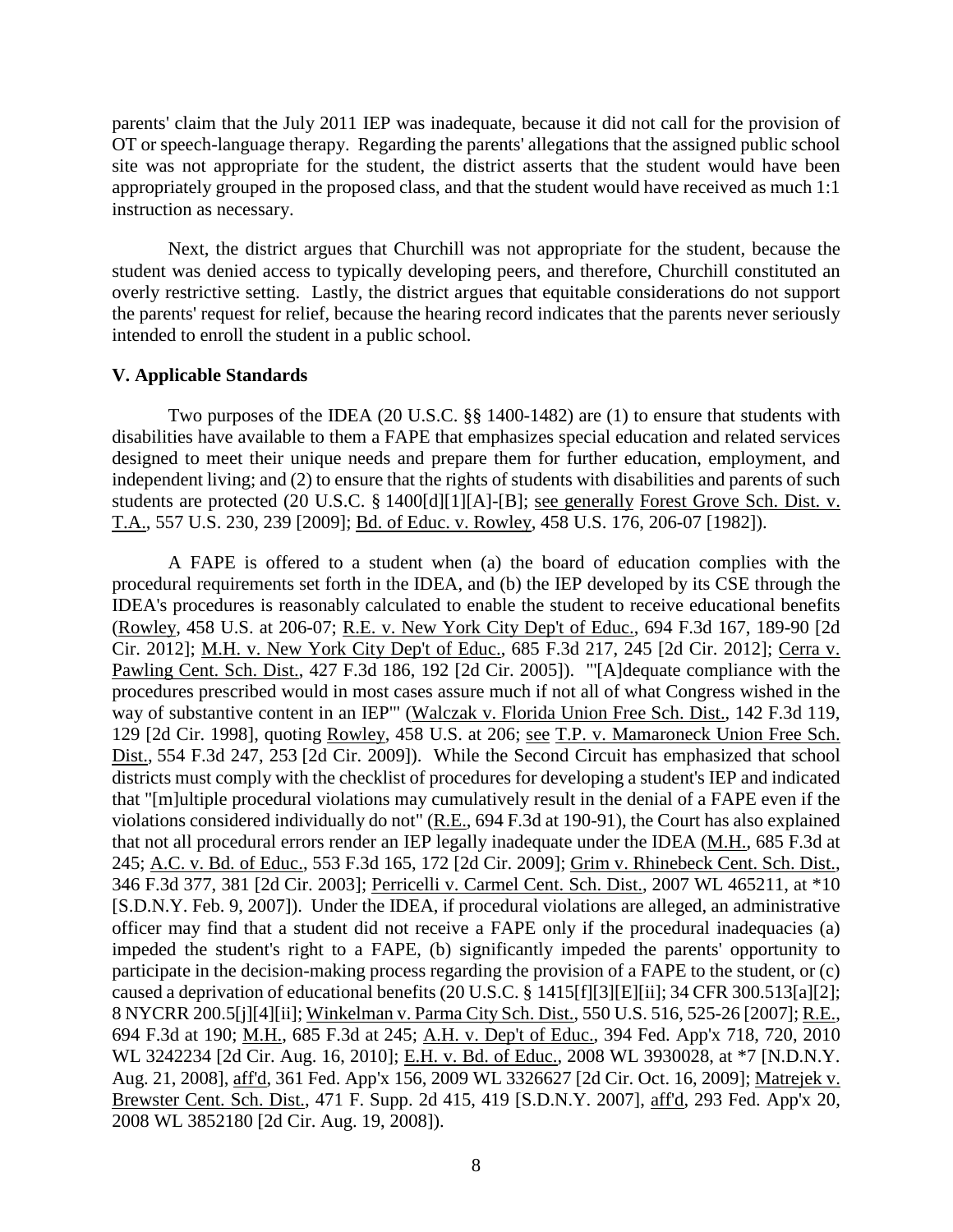The IDEA directs that, in general, an IHO's decision must be made on substantive grounds based on a determination of whether the student received a FAPE (20 U.S.C. § 1415[f][3][E][i]). A school district offers a FAPE "by providing personalized instruction with sufficient support services to permit the child to benefit educationally from that instruction" (Rowley, 458 U.S. at 203). However, the "IDEA does not itself articulate any specific level of educational benefits that must be provided through an IEP" (Walczak, 142 F.3d at 130; see Rowley, 458 U.S. at 189). The statute ensures an "appropriate" education, "not one that provides everything that might be thought desirable by loving parents" (Walczak, 142 F.3d at 132, quoting Tucker v. Bay Shore Union Free Sch. Dist., 873 F.2d 563, 567 [2d Cir. 1989] [citations omitted]; see Grim, 346 F.3d at 379). Additionally, school districts are not required to "maximize" the potential of students with disabilities (Rowley, 458 U.S. at 189, 199; Grim, 346 F.3d at 379; Walczak, 142 F.3d at 132). Nonetheless, a school district must provide "an IEP that is 'likely to produce progress, not regression,' and . . . affords the student with an opportunity greater than mere 'trivial advancement'" (Cerra, 427 F.3d at 195, quoting Walczak, 142 F.3d at 130 [citations omitted]; see T.P., 554 F.3d at 254; P. v. Newington Bd. of Educ., 546 F.3d 111, 118-19 [2d Cir. 2008]; Perricelli, 2007 WL 465211, at \*15). The IEP must be "reasonably calculated to provide some 'meaningful' benefit" (Mrs. B. v. Milford Bd. of Educ., 103 F.3d 1114, 1120 [2d Cir. 1997]; see Rowley, 458 U.S. at 192). The student's recommended program must also be provided in the least restrictive environment (LRE) (20 U.S.C. § 1412[a][5][A]; 34 CFR 300.114[a][2][i], 300.116[a][2]; 8 NYCRR 200.1[cc], 200.6[a][1]; see Newington, 546 F.3d at 114; Gagliardo v. Arlington Cent. Sch. Dist., 489 F.3d 105, 108 [2d Cir. 2007]; Walczak, 142 F.3d at 132; G.B. v. Tuxedo Union Free Sch. Dist., 751 F. Supp. 2d 552, 573-80 [S.D.N.Y. 2010], aff'd, 486 Fed. App'x 954, 2012 WL 4946429 [2d Cir. Oct. 18, 2012]; E.G. v. City Sch. Dist. of New Rochelle, 606 F. Supp. 2d 384, 388 [S.D.N.Y. 2009]; Patskin v. Bd. of Educ., 583 F. Supp. 2d 422, 428 [W.D.N.Y. 2008]).

An appropriate educational program begins with an IEP that includes a statement of the student's present levels of academic achievement and functional performance (see 34 CFR 300.320[a][1]; 8 NYCRR 200.4[d][2][i]; Tarlowe v. New York City Bd. of Educ., 2008 WL 2736027, at \*6 [S.D.N.Y. July 3, 2008] [noting that a CSE must consider, among other things, the "results of the initial evaluation or most recent evaluation" of the student, as well as the "'academic, developmental, and functional needs'" of the student]), establishes annual goals designed to meet the student's needs resulting from the student's disability and enable him or her to make progress in the general education curriculum (see 34 CFR 300.320[a][2][i], [2][i][A]; 8 NYCRR 200.4[d][2][iii]), and provides for the use of appropriate special education services (see 34 CFR 300.320[a][4]; 8 NYCRR 200.4[d][2][v]; see also Application of the Dep't of Educ., Appeal No. 07-018; Application of a Child with a Disability, Appeal No. 06-059; Application of the Dep't of Educ., Appeal No. 06-029; Application of a Child with a Disability, Appeal No. 04-046; Application of a Child with a Disability, Appeal No. 02-014; Application of a Child with a Disability, Appeal No. 01-095; Application of a Child Suspected of Having a Disability, Appeal No. 93-9).

A board of education may be required to reimburse parents for their expenditures for private educational services obtained for a student by his or her parents, if the services offered by the board of education were inadequate or inappropriate, the services selected by the parents were appropriate, and equitable considerations support the parents' claim (Florence County Sch. Dist. Four v. Carter, 510 U.S. 7 [1993]; Sch. Comm. of Burlington v. Dep't of Educ., 471 U.S. 359, 369- 70 [1985]; R.E., 694 F.3d at 184-85; T.P., 554 F.3d at 252). In Burlington, the Court found that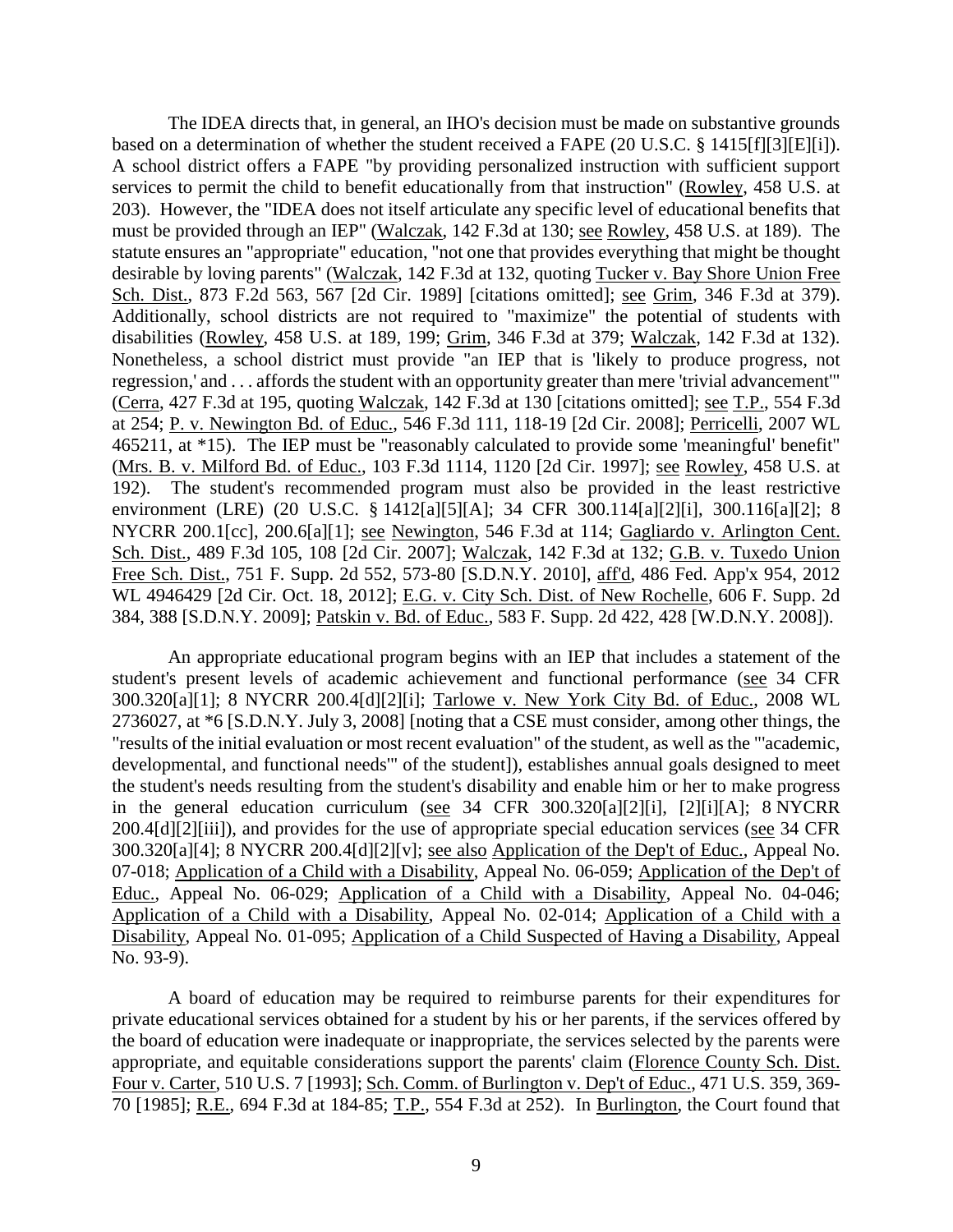Congress intended retroactive reimbursement to parents by school officials as an available remedy in a proper case under the IDEA (471 U.S. at 370-71; see Gagliardo, 489 F.3d at 111; Cerra, 427 F.3d at 192). "Reimbursement merely requires [a district] to belatedly pay expenses that it should have paid all along and would have borne in the first instance" had it offered the student a FAPE (Burlington, 471 U.S. at 370-71; see 20 U.S.C. § 1412[a][10][C][ii]; 34 CFR 300.148).

The burden of proof is on the school district during an impartial hearing, except that a parent seeking tuition reimbursement for a unilateral placement has the burden of proof regarding the appropriateness of such placement (Educ. Law § 4404[1][c]; see R.E., 694 F.3d at 184-85; M.P.G. v. New York City Dep't of Educ., 2010 WL 3398256, at \*7 [S.D.N.Y. Aug. 27, 2010]).

#### **VI. Discussion**

#### **A. Scope of Review**

Before discussing the merits of the instant case, I must first consider which matters are properly before me. Here, the IHO determined that while the evidence did not explain the absence of an additional parent member from the July 2011 CSE, the lack of an additional parent member did not "amount to a procedural violation so egregious as to deprive the parents of their opportunity to participate in the process" (IHO Decision at pp. 15-16). Similarly, on appeal, the parents now argue that the July 2011 CSE was not properly constituted due to the absence of an additional parent member. As expressed in greater detail below, a review of the hearing record reflects that the parents failed to include this particular claim in the due process complaint notice, and, accordingly, it will not be considered on appeal.

A party requesting an impartial hearing may not raise issues at the impartial hearing that were not raised in its original due process complaint notice unless the other party agrees (20 U.S.C. § 1415[f][3][B]; 34 CFR 300.507[d][3][i], 300.511[d]; 8 NYCRR 200.5[j][1][ii]) or the original due process complaint is amended prior to the impartial hearing per permission given by the IHO at least five days prior to the impartial hearing (20 U.S.C. § 1415[c][2][E][i][II]; 34 CFR 300.507[d][3][ii]; 8 NYCRR 200.5[i][7][b]). Additionally, although an IHO has the authority to ask questions of counsel or witnesses for the purposes of clarification or completeness of the hearing record (8 NYCRR 200.5[j][3][vii]), it is impermissible for the IHO to raise issues that were not presented by the parties to the hearing and then base his or her determination on the issues raised sua sponte.

Here, although the parents alleged that the July 2011 CSE was not validly constituted, the due process complaint notice may not be reasonably read to include an allegation that it was improperly composed in light of the absence of an additional parent member (Dist. Ex. 6 at p. 2). Further, the hearing record does not reflect that they requested, or that the IHO authorized a further amendment to the due process complaint notice to include this particular issue.<sup>4</sup> Thus, the IHO

<sup>&</sup>lt;sup>4</sup> The Second Circuit has recently explained that "[t]he parents must state all of the alleged deficiencies in the IEP in their initial due process complaint in order for the resolution period to function. To permit them to add a new claim after the resolution period has expired would allow them to sandbag the school district. Accordingly, substantive amendments to the parents' claims are not permitted" (R.E. v. New York City Dept. of Educ., 694 F.3d 167 at 188 at n.4 [2d Cir. Sept. 20, 2012]). To the extent that the Second Circuit recently held that issues not included in a due process complaint notice may be ruled on by an administrative hearing officer when the district "opens the door" to such issues with the purpose of defeating a claim that was raised in the due process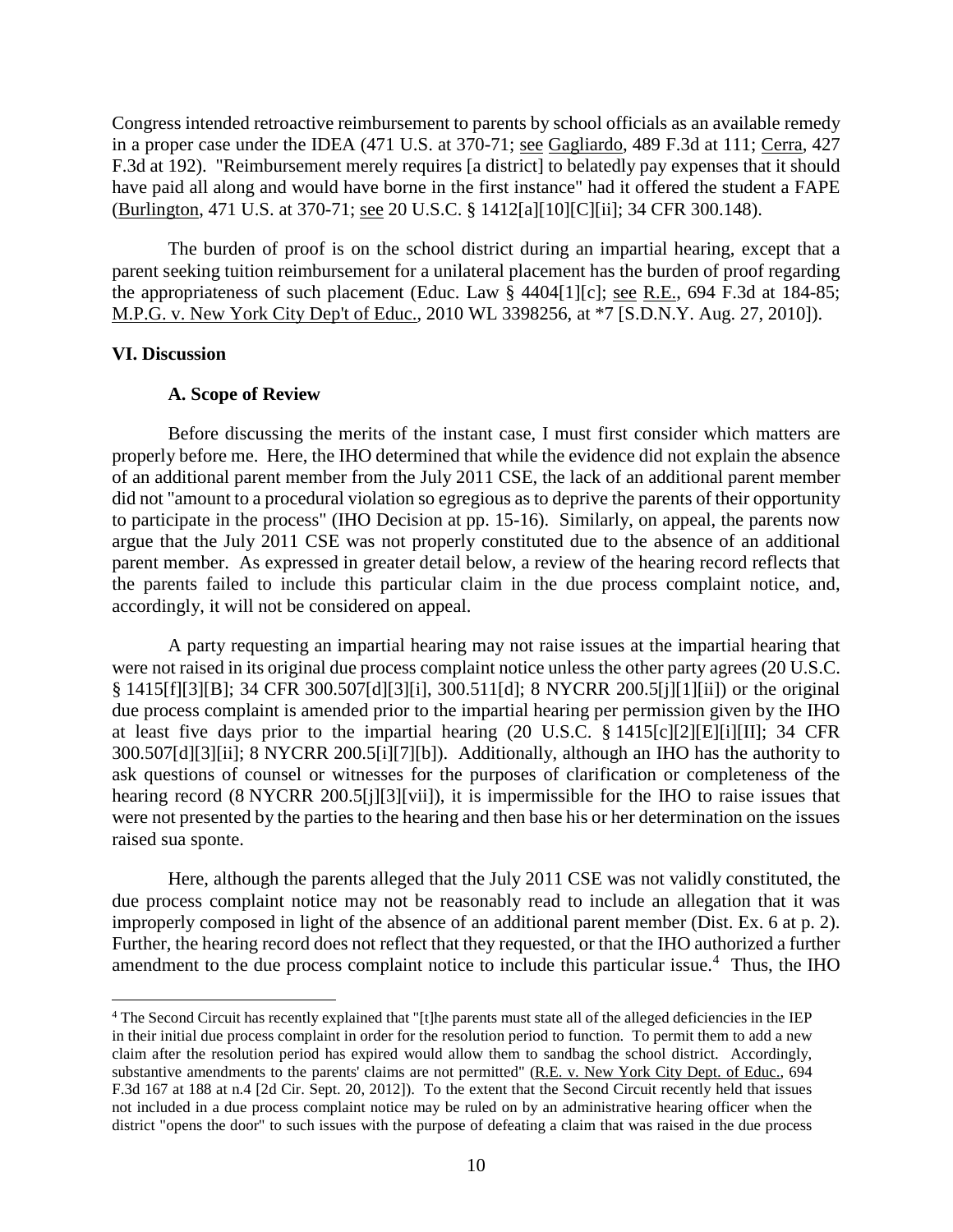should have confined her determination to the issues raised in the parents' due process complaint notice and erred in reaching the issues set forth above (see 20 U.S.C. § 1415[c][2]; [f][3][B]; 34 CFR 300.508[b], [d][3]; 300.511[d]; 8 NYCRR 200.5[i][1][iv], [i][7]; [j][1][ii]; B.P. v. New York City Dep't of Educ., 2012 WL 33984, at \*4-\*5 [E.D.N.Y. Jan. 6, 2012]; M.R. v. South Orangetown Cent. Sch. Dist., 2011 WL 6307563, at \*12-\*13 [S.D.N.Y. Dec. 16, 2011]; C.F. v. New York City Dep't of Educ., 2011 WL 5130101, at \*12 [Oct. 28, 2011]; C.D. v. Bedford Cent. Sch. Dist., 2011 WL 4914722, at \*13 [S.D.N.Y. Sept. 22, 2011]; R.B. v. Dep't of Educ., 2011 WL 4375694, at \*6- \*7 [S.D.N.Y. Sept. 16, 2011]; M.P.G., 2010 WL 3398256, at \*8; Application of the Dep't of Educ., Appeal No.  $11-156$ ).<sup>5</sup> Consequently, the IHO's determination with respect to this matter must be reversed.

## **B. CSE Process**

 $\overline{a}$ 

## **1. June 2011 Meeting**

Initially, the hearing record lacks sufficient evidence to substantiate the IHO's finding that the "IEP documents" developed during the June 2011 meeting were invalid, because they were not created in conformity with a duly constituted CSE or subcommittee of the CSE (IHO Decision at p. 12). As detailed herein, I find that contrary to the IHO's determination, the series of events depicted in the hearing record, which culminated in the school principal's decision to unilaterally change the student's IEP, resulted in a denial of a FAPE (Tr. pp. 387-90). According to the hearing record, the parents, the student's classroom teacher and SETSS teacher participated in the June 2011 meeting (Tr. p. 385; Parent Exs. D at p. 2; M at p. 7).<sup>6</sup> Here, the hearing record reflects that the parents understood that the participants at the June 2011 meeting created an IEP, which they were informed they could pick up from the district shortly after the June 2011 meeting (Tr. pp. 385-86, 391; Parent Ex. M). Upon learning that the educational placement differed from what had been agreed upon by the June 2011 CSE, district personnel advised the parents that they could request another CSE review of the student's program (id.). While the outcome of the June 2011

complaint notice (M.H. v. New York City Dep't of Educ., 2012 WL 2477649, at \*28-\*29 [2d Cir. June 29, 2012]), I note that district addressed the absence of an additional parent member from the July 2011 CSE, in a closing argument, thereby tacitly agreeing to include the issue in the instant matter (Tr. pp. 478-79). In any event, assuming without deciding the matter, the evidence contained in the hearing record did not suggest that the district's failure to secure the participation of an additional parent member did not impede the student's right to a FAPE, significantly impede the parents' opportunity to participate in the decision-making process, or cause a deprivation of educational benefits (20 U.S.C. § 1415[f][3][E][ii]; see 34 CFR 300.513; 8 NYCRR 200.5[j][4]). The parents, a district representative, a district regular and special education teacher participated in the July 2011 CSE meeting (Tr. p. 41; Dist. Ex. 1 at p. 11). According to the district representative, the July 2011 CSE afforded the parents an opportunity to provide input concerning the development of the student's IEP and the parents voiced their objection to the district's program recommendation for the student (Tr. pp. 45, 52, 58; Dist. Ex. 2). The district representative further explained that the committee discussed the student's needs "over and over" (Tr. pp. 55-56). Under the circumstances, the hearing record does not suggest that the lack of an additional parent member resulted in a denial of a FAPE to the student.

<sup>5</sup> Pursuant to a recent amendment of the New York Education Law, an additional parent member is only a required member of the CSE, if the parents request the attendance of an additional parent member 72 hours prior to the CSE meeting (Educ. Law § 4402[1][b][1][b]).

<sup>6</sup> During the June 2011 meeting, the student's SETSS teacher signed in as district representative (Parent Ex. M at p. 7).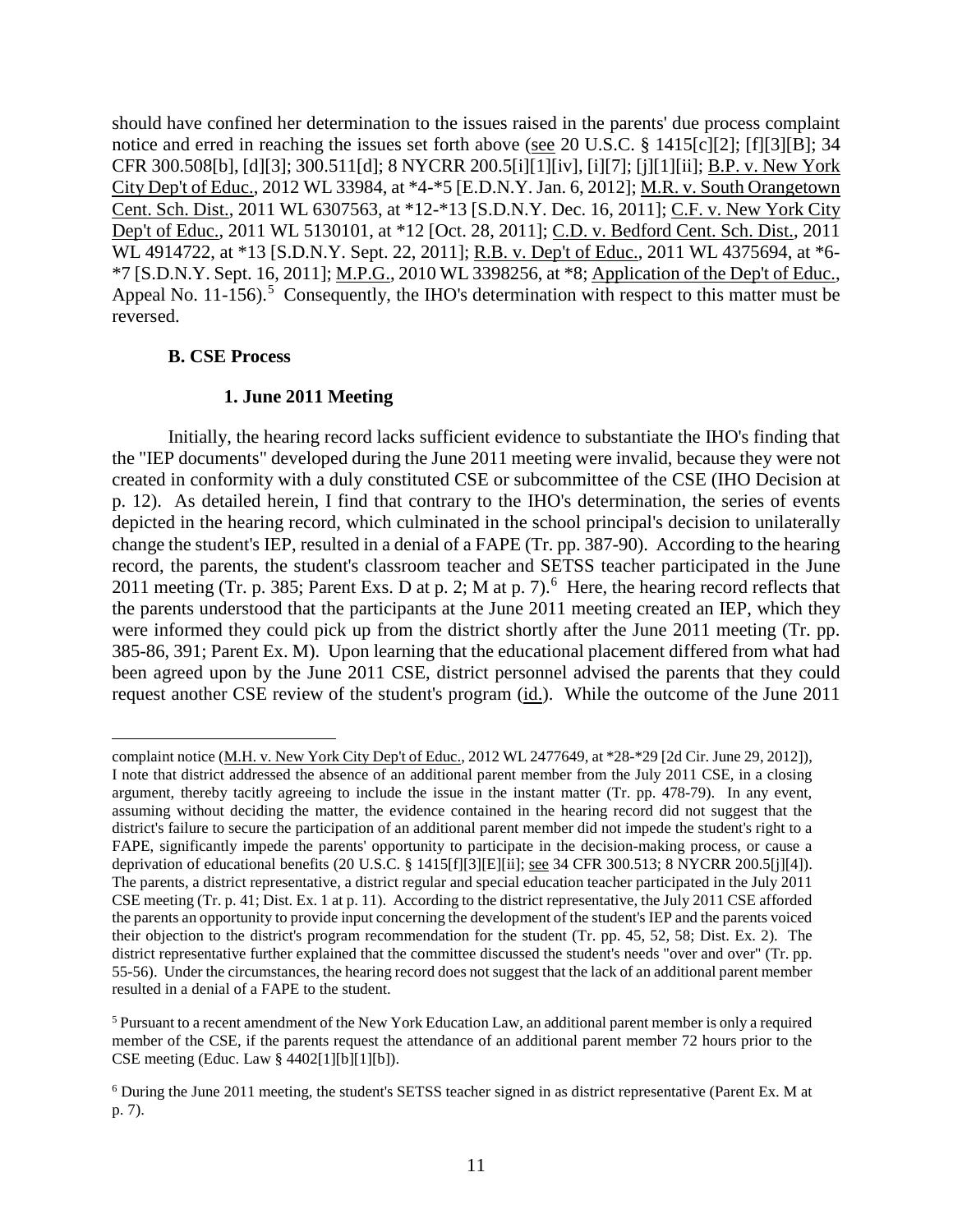meeting did not ultimately result in an IEP that was provided to the parents, based on the foregoing, the reflects that the primary elements of the IEP were in fact discussed and decided upon during the June 2011 meeting, but thereafter the educational placement recommendation was changed by the principal without action by the CSE (Tr. pp. 74, 388-89; Parent Ex. D at p. 2).<sup>7</sup> Under the circumstances, the unilateral change in the student's program recommendation from "Defer to CBST" for placement in a nonpublic school to an ICT setting, significantly impeded the parents' meaningful participation in the CSE process (Tr. pp. 378-90; see 20 U.S.C. § 1415[f][3][E][ii]; 34 C.F.R. § 300.513[a][2]; 8 NYCRR 200.5[j][4][ii]; A.H., 2010 WL 3242234, at \*2).

#### **2. July 2011 IEP**

Notwithstanding my finding that the district's actions surrounding the development of the student's IEP resulted in a denial of a FAPE to the student, I have reviewed the July 2011 IEP, and find that it was not reasonably calculated to confer educational benefits on the student. More specifically, as explained in greater detail below, an independent review of the hearing record reveals that the July 2011 IEP lacked sufficient evaluative data specific to the student.<sup>8</sup> As a result, in crafting the student's IEP, the July 2011 CSE inadequately identified the student's needs, and neglected to develop goals and classroom management strategies aligned to those needs.

## **a. CSE Process – July 2011 CSE Composition**

Turning first to the procedural challenges, the parents allege that the individuals who participated in the July 2011 CSE meeting lacked familiarity with the student, which in turn resulted in an invalidly composed CSE and contributed to a denial of a FAPE to him. Participants at the July 2011 CSE meeting included a district special and regular education teacher, the parents, a district representative, who also acted as a school psychologist (Tr. pp. 41, 80; Dist. Ex. 1 at p. 11).

To the extent that the parents argue that the July 2011 CSE lacked the requisite special education teacher, I note that the IDEA requires a CSE to include, among others, one special education teacher of the student, or where appropriate, not less than one special education provider of the student (20 U.S.C. § 1414[d][1][B][ii]-[iii]; see 34 CFR 300.321[a][2]-[3]; 8 NYCRR 200.3[a][1][ii]-[iii]). The Official Analysis of Comments to the federal regulations indicate that the special education teacher or provider "should" be the person who is or will be responsible for implementing the student's IEP (IEP Team, 71 Fed. Reg. 46670 [Aug. 14, 2006]).

In this case, the hearing record is unequivocal that the district special education teacher who participated in the July 2011 CSE meeting did not know the student personally (Tr. pp. 87- 88). Further, there is no indication in the hearing record that the district special education teacher in attendance at the July 2011 CSE meeting would have implemented the student's IEP (Tr. p. 87). Regardless of whether the special education teacher who attended the meeting was familiar with the student's needs or would have implemented his IEP, the evidence in the hearing record does not suggest the absence of one of the student's providers inhibited the parents' ability to

<sup>&</sup>lt;sup>7</sup> The IEPs contained in the hearing record bear the same date of June 22, 2011 (Parent Exs. L; M).

<sup>8</sup> The July 2011 IEP described the CSE meeting as an "IEP Amendment" meeting and not as a "Reconvene of IEP Meeting" (Dist. Ex. 1 at p. 9).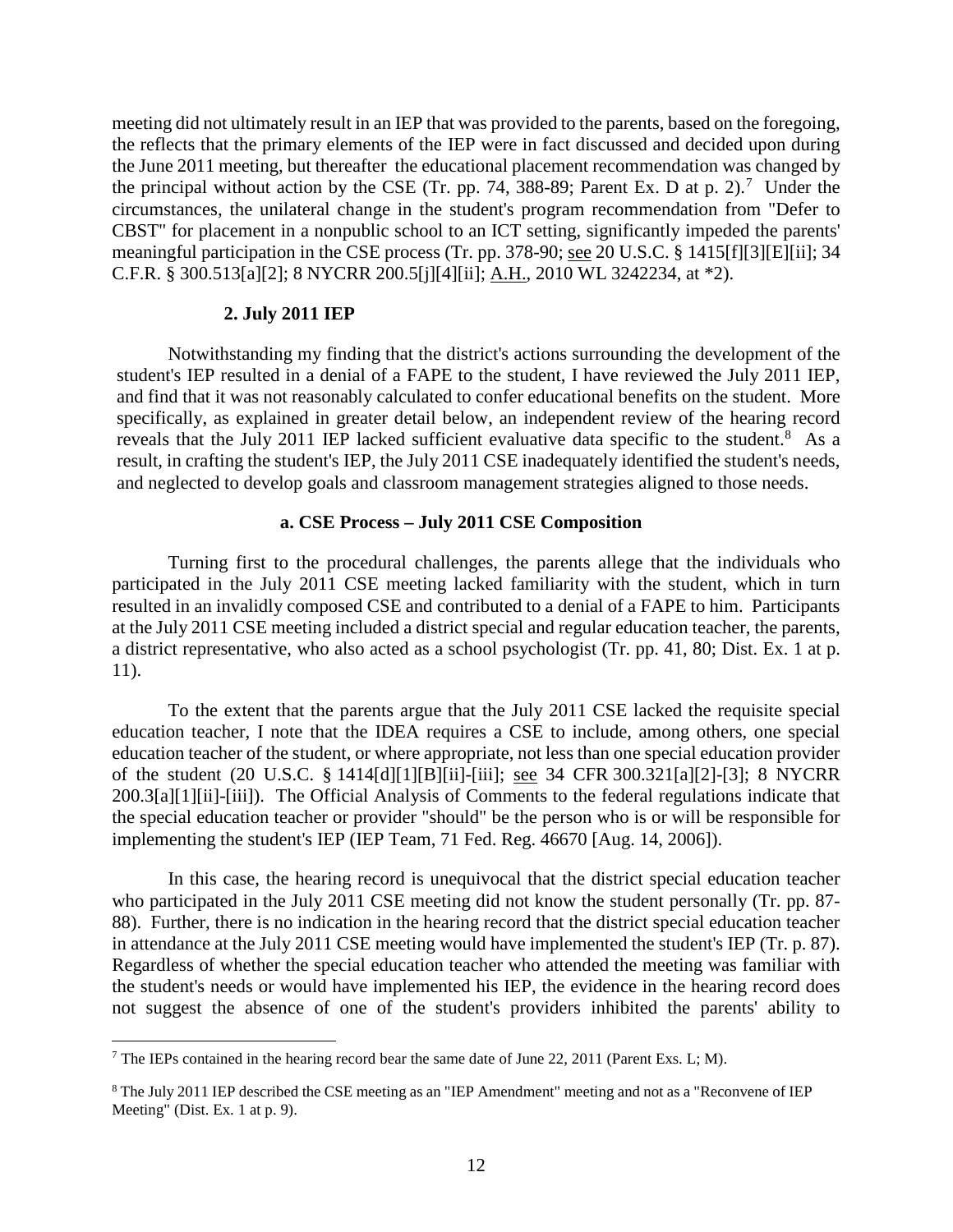meaningfully participate in the development of the student's IEP, thereby resulting in a denial of a FAPE. Here, the hearing record suggests that the district afforded the parents an opportunity to participate in the creation of the July 2011 IEP (Tr. pp. 45, 395-96).<sup>9</sup> The hearing record further reflects that the parents offered input regarding the student's deficits, and vocalized their concerns with respect to the proposed program (Tr. pp. 49, 58, 55-56, 80, 395-96). In particular, with respect to the goals, although the hearing record indicates that the parents did not object to the goals, the parents expressed their dissatisfaction to the extent that the goals did not accurately reflect the student's difficulties (Tr. pp. 57-58, 91, 397). Additionally, the parents advised the July 2011 CSE of the student's teachers' recommendations including his need for a small, structured environment (Tr. pp. 396-97). The July 2011 CSE also had a copy of the student's IEP from the prior school year in addition to the student's teachers' notes (Tr. pp. 44, 78, 88; Dist. Ex. 8).

Although I find that the July 2011 CSE lacked a certified special education teacher who taught the student or could have personally implemented his IEP had the student attended the district's proposed program, assuming without deciding that this constituted a procedural error, I am not persuaded by the evidence that it impeded the student's right to a FAPE, significantly impeded the parents' opportunity to participate in the decision-making process, or caused a deprivation of educational benefits (20 U.S.C. § 1415[f][3][E][ii]; see 34 CFR 300.513; 8 NYCRR  $200.5[i][4]$ .

## **b. Adequacy of Evaluative Information and Present Levels of Performance**

The parents next allege that in developing its program recommendation, the July 2011 CSE failed to rely on sufficient documentation and take into consideration the student's deficits as illustrated by the privately-obtained evaluations. They further maintain that the July 2011 IEP fails to accurately and completely depict the student's needs. Conversely, the district alleges that the July 2011 IEP was based on sufficient evaluative material. As set forth in more explicit detail herein, although the July 2011 IEP indicated that the CSE considered the results of the February/March 2010 private psychoeducational evaluation, further review of the IEP reveals that the July 2011 CSE considered some evaluation results but inappropriately minimized the significance or ignored other results (Dist. Exs. 1 at p. 1; 4 at p. 1). Moreover, the hearing record also supports the parents' claim that the July 2011 CSE made determinations regarding the student's special education program and services needs while lacking sufficient evaluative information to support the determinations.

A district must conduct an evaluation of a student where the educational or related services needs of a student warrant a reevaluation or if the student's parent or teacher requests a reevaluation (34 CFR 300.303[a][2]; 8 NYCRR 200.4[b][4]); however, a district need not conduct a reevaluation more frequently than once per year unless the parent and the district otherwise agree and at least once every three years unless the district and the parent agree in writing that such a reevaluation is unnecessary (8 NYCRR 200.4[b][4]; see 34 CFR 300.303[b][1]-[2]). A CSE may direct that additional evaluations or assessments be conducted in order to appropriately assess the

 <sup>9</sup> There is conflicting testimony in the hearing record regarding the length of the meeting. According to the district school psychologist, the July 2011 meeting lasted over three hours, while the parent described the July 2011 CSE meeting as "short," and further testified that the meeting lasted only 30 minutes (Tr. pp. 45, 394).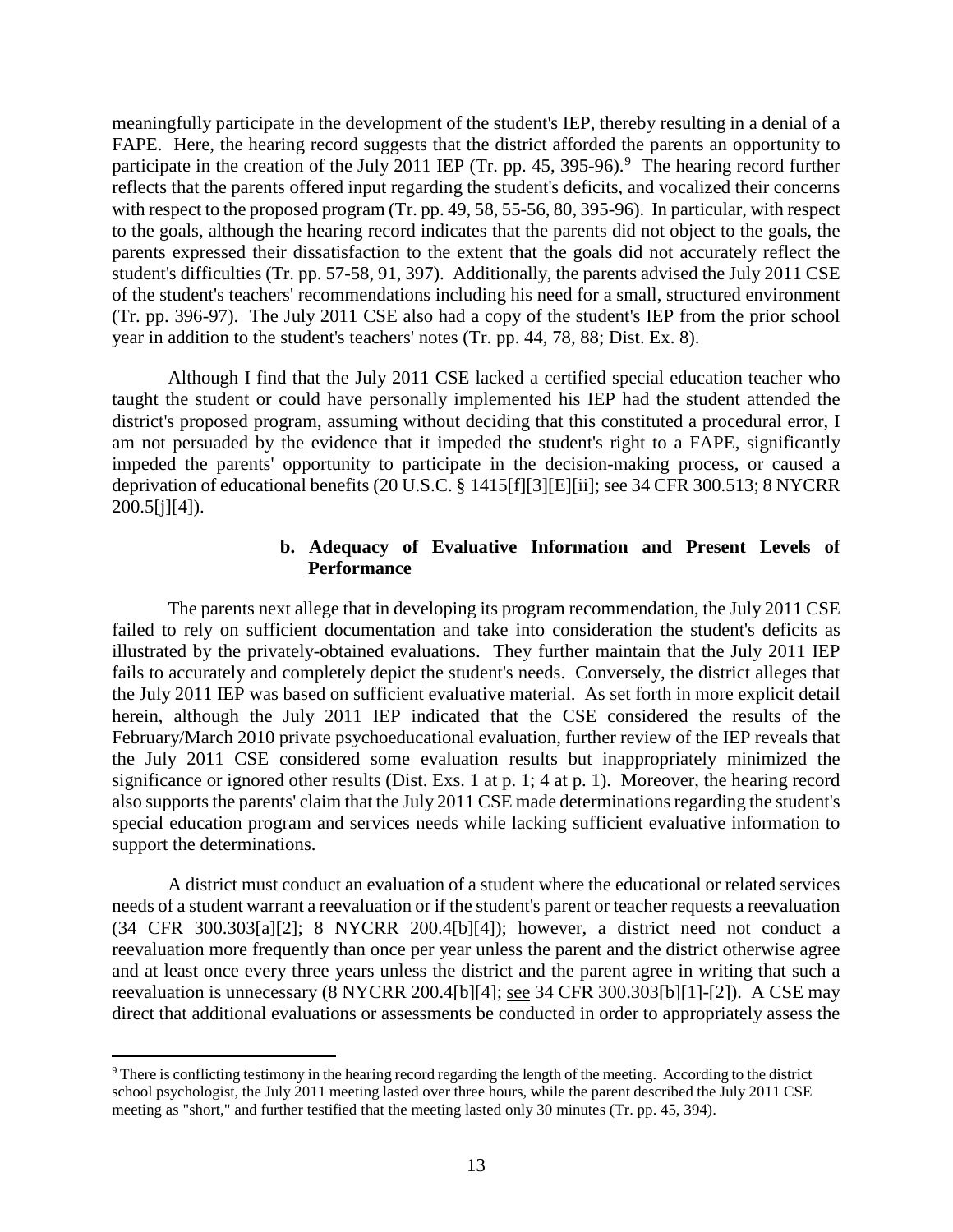student in all areas related to the suspected disabilities (8 NYCRR 200.4[b][3]). Any evaluation of a student with a disability must use a variety of assessment tools and strategies to gather relevant functional, developmental, and academic information about the student, including information provided by the parent, that may assist in determining, among other things the content of the student's IEP (20 U.S.C. § 1414[b][2][A]; 34 CFR 300.304[b][1][ii]; see S.F. v. New York City Dep't of Educ., 2011 WL 5419847, at \*12 [S.D.N.Y. Nov. 9, 2011]; Letter to Clarke, 48 IDELR 77 [OSEP 2007]). In particular, a district must rely on technically sound instruments that may assess the relative contribution of cognitive and behavioral factors, in addition to physical or developmental factors (20 U.S.C. § 1414[b][2][C]; 34 CFR 300.304[b][3]; 8 NYCRR  $200.4[b][6][x]$ . A district must ensure that a student is appropriately assessed in all areas related to the suspected disability, including, where appropriate, social and emotional status (20 U.S.C. § 1414[b][3][B]; 34 CFR 300.304[c][4]; 8 NYCRR 200.4[b][6][vii]). An evaluation of a student must be sufficiently comprehensive to identify all of the student's special education and related services needs, whether or not commonly linked to the disability category in which the student has been classified (34 CFR 300.304[c][6]; 8 NYCRR 200.4[b][6][ix]; see Application of the Dep't of Educ., Appeal No. 07-018).

Among the other elements of an IEP is a statement of a student's academic achievement and functional performance and how the student's disability affects his or her progress in relation to the general education curriculum (20 U.S.C. § 1414[d][1][A][i][I]; 34 CFR 300.320[a][1]; 8 NYCRR 200.4[d][2][i]; see 8 NYCRR 200.1[ww][3][i]). In developing the recommendations for a student's IEP, the CSE must consider the results of the initial or most recent evaluation; the student's strengths; the concerns of the parents for enhancing the education of their child; the academic, developmental, and functional needs of the student, including, as appropriate, the student's performance on any general State or district-wide assessments as well as any special factors as set forth in federal and State regulations (34 CFR 300.324[a]; 8 NYCRR 200.4[d][2]). Subject to certain exceptions, a school district must obtain informed parental consent prior to conducting an initial evaluation or a reevaluation (34 CFR 300.300[c]; 8 NYCRR 200.5[b][1][i]; see Letter to Sarzynski, 51 IDELR 193 [OSEP 2008]) and provide adequate notice to the parent of the proposed evaluation (8 NYCRR 200.5[a][5]).

According to the district representative, in developing its program recommendation for the student, the July 2011 CSE considered a private February/March 2010 psychoeducational evaluation, an April 2011 psychoeducational reevaluation report, and a June 2011 teacher evaluation report (Tr. p. 42; Dist. Exs. 4; 5; 8). Consistent with the February/March 2010 psychoeducational evaluation report, the July 2011 IEP reflected that cognitively, administration of the Wechsler Intelligence Scale for Children-Fourth Edition (WISC-IV) yielded a Full Scale IQ score in the high average range of intelligence (88th percentile), a Perceptual Reasoning Index score in the very superior range (98th percentile), a Verbal Comprehension Index score in the high average range (86th percentile), and a Working Memory Index (42nd percentile) and a Processing Speed Index (50th percentile), both in the average range (Dist. Exs. 1 at p. 1; 4 at p. 3).<sup>10, 11</sup> Also

<sup>&</sup>lt;sup>10</sup> The February/March 2010 private psychoeducational evaluation report included in the hearing record was incomplete, and did not include evaluative information and omitted the evaluator's impressions and recommendations, but the evaluation report was accepted as evidence into the hearing record as the parties agreed testimony would not exceed "the four corners" of the document (Tr. p. 32; see Dist. Ex. 4 at pp. 1-13). The same exhibit also included duplicates of several pages (see Dist. Ex. 4 at pp. 6-9).

<sup>&</sup>lt;sup>11</sup> Although the February/March 2010 private psychoeducational evaluation included additional information about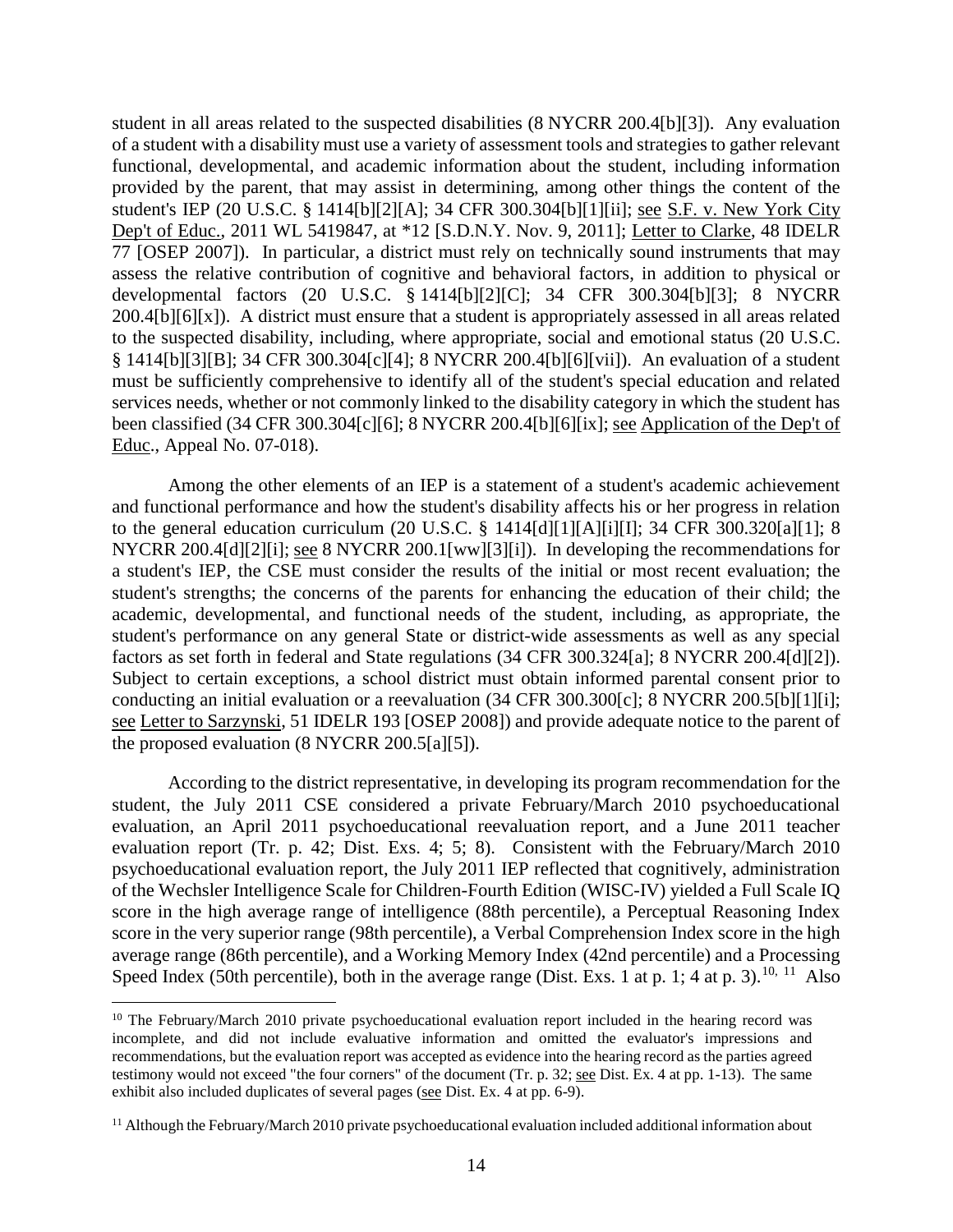consistent with the February/March 2010 private psychoeducational evaluation report, the July 2011 IEP included results the Woodcock-Johnson III Normative Update Tests of Achievement (W-J III NU), whereby the student's scores ranged from average in Broad Reading (Standard Score (SS) 105) and Broad Written Language (SS 99) to low average in Broad Math (SS 85) (Dist. Exs. 1 at p. 1; 4 at p. 7). According to the July 2011 IEP, the student presented with strengths in reading and writing, but exhibited a relative weakness in Math Fluency (SS 82) and Math Calculation (SS 84) (Dist. Exs. 1 at p. 1; 4 at pp. 7-8).

With regard to the student's academic achievement, functional performance, and learning characteristics, according to the July 2011 IEP, the student's public school teachers described the student as "bright and amiable," and they further noted that he read on grade level (Dist. Ex. 1 at p. 1). The July 2011 IEP further reflected teacher reports that the student had "some difficulty" expressing his thought(s) in writing, and they further described him as "inconsistent in his accuracy" in math, despite strong number sense (id.). The July 2011 IEP further revealed that the student's teachers reported that the student tended to "zone out" and "sit quietly" during group work (id.). Additionally, according to the July 2011 IEP, per teacher report, the student was easily distracted and needed to be redirected to start his work (id.). In terms of the student's strengths, the July 2011 IEP characterized him as "exceptionally bright," and as an individual who demonstrated a strong interest in all subjects, especially science (id.). Regarding the student's academic needs, the July 2011 IEP indicated that the student needed to learn self-monitoring skills to help him stay focused and consistent; he needed to develop and practice math skills (id.).

In regard to the student's social development, the July 2011 IEP stated that the student had "many friends," and was included in play groups (Dist. Ex. 1 at p. 2). Per teacher report, the July 2011 IEP also noted that although it caused the student "some distraction," he played well with peers (id.). In terms of the student's social development strengths, the July 2011 IEP characterized the student as "friendly and cooperative;" however, the student needed to apply self-monitoring skills, given that he was easily distracted (id.).

With respect to the student's physical development, the July 2011 IEP noted that the student did not have a history of health concerns, and further described him as a healthy and athletic student, who did not have any physical needs at the time (Dist. Ex. 1 at p. 2). In regard to the student's management needs, the July 2011 IEP stated that in light of the student's tendency to "zone out" in class, difficulty starting his work, and become easily distracted, the student required redirection from his teachers (id.). According to the July 2011 IEP, the student worked best in a small group, and needed to learn self-directing skills, and work on his math skills (id.).

Notwithstanding the above information, further review of the hearing record shows that the CSE failed to identify the student's present levels of performance and needs specific to his language processing, expressive language formulation, and retrieval and memory difficulties, areas which were discussed in detail in the February/March 2010 psychoeducational evaluation report available to the July 2011 CSE (see Dist. 1 at pp. 1-11; Dist. Ex. 4 at pp. 7, 10-13). Consequently, the evidence contained in the hearing record reveals that the July 2011 IEP lacked goals, classroom

a variety of formal tests administered to the student including the areas of visual motor integration, language, memory, attention, reading, and social/emotional, the July 2011 IEP is silent in regard to administration of these other formal diagnostic tools.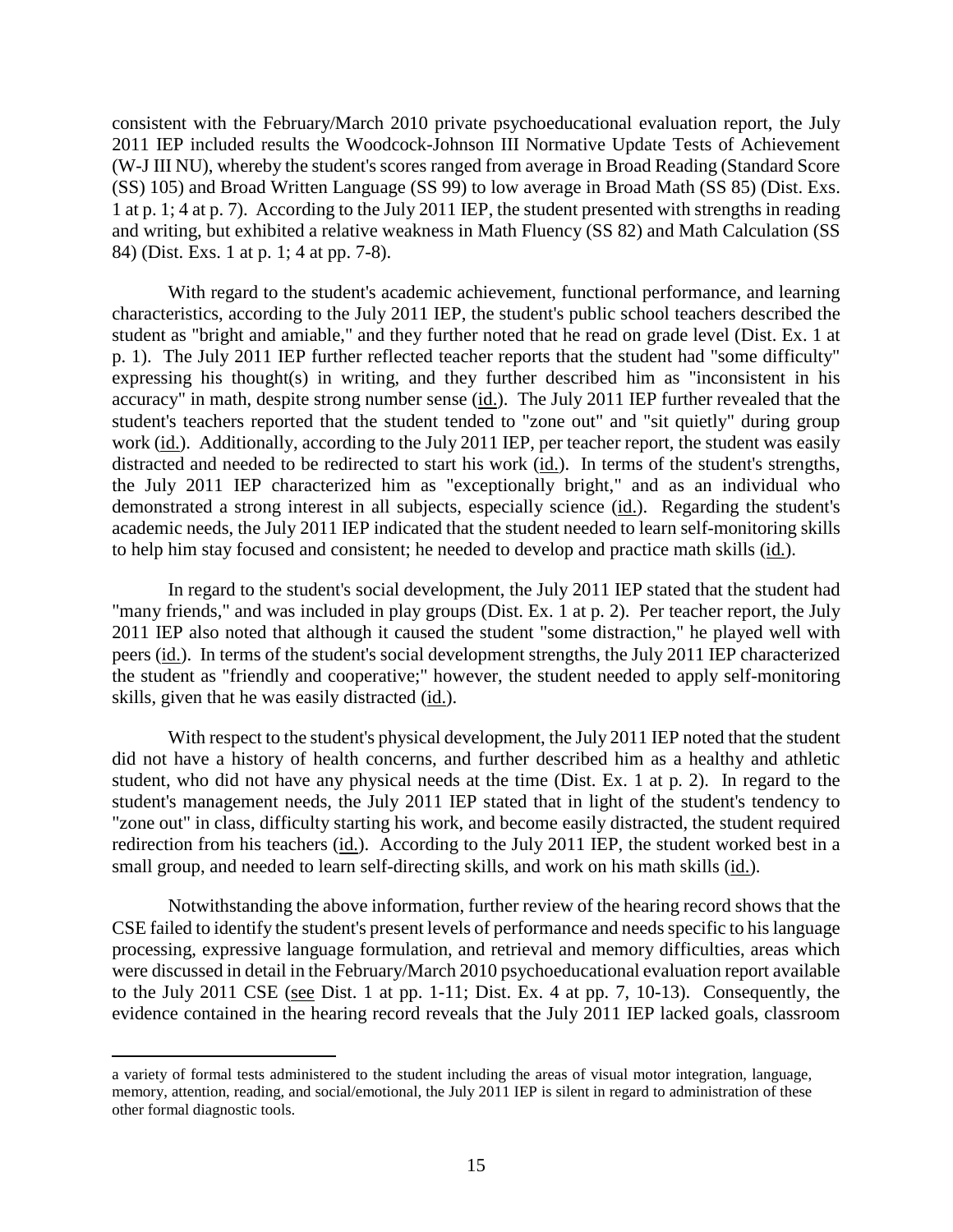management strategies, and recommendations for related services to specifically address those identified needs (see Dist. Ex. 1 at pp. 1-10).

A review of the February/March 2010 psychoeducational evaluation report reflected that, among other things, during administration of formal testing, the student's attention and motivation were excellent for short, structured and interactive tests (Dist. Ex. 4 at p. 6).<sup>12</sup> However, according to the evaluator, the student exhibited difficulty fully expressing his thoughts on many items, which resulted in scores lower than what the student might have achieved, given his level of knowledge and general aptitude (id.). The evaluator further explained that, with respect to additional testing in the areas of auditory processing and language, although the student was "extremely bright," and "underst[ood] everything," when overloaded by language demands, his ability to process declined (id.). Furthermore, the evaluator found that the student exhibited "a deficit in specific aspects of the expressive retrieval area (and working memory) [which] ma[de] it difficult for [the student] to register information, hold it in his mind and retrieve it accurately" (id.). At these times, she further found that the student tended to respond immediately, instead of waiting for the full direction, so that he did not lose or forget the information (id.). The evaluator reported that she observed the student's deficit in the area of expressive language, particularly in relation to syntax, word retrieval, and language formulation throughout testing (id.). In addition, the evaluator noted word retrieval weakness throughout testing, although the student attained some scores in the average range (id.). In light of all of these factors, the evaluator characterized the student's expressive formulation as weak (id.).

The psychoeducational evaluation report also revealed that although the student's receptive language was assessed to be in the average range, the student could not focus on salient details (Dist. Ex. 4 at p. 10). The evaluator opined that the student's receptive language scores were "discrepant with intellectual ability" (id.). The July 2011 IEP failed to address this discrepancy and how the student's educational performance was affected by it (see Dist. Ex. 1). The evaluation report further indicated that although formal language testing yielded results from the student's overall expressive language score in the average range, his expressive language score was "so much lower than other parts of [his] performance elsewhere in testing" (Dist. Ex. 4 at p. 10). Specifically, the evaluator found weaknesses in the student's ability to formulate sentences which required him to hold sentences and syntax in his mind and retrieve them accurately when he had to work with three words rather than one word (id.). In addition, the evaluator noted a deficiency in the area of word retrieval (id.). According to the psychoeducational report, the student also displayed weakness on tests that required him to hold letters and numbers in his head and rearrange them sequentially and chronologically, and with regard to his ability to do oral arithmetic problems (id.). In regard to auditory memory, the evaluator reported that the student demonstrated "great strengths as well as specific deficits" on a variety of formal tests (id. at pp. 10-11). She observed that the student worked well with contextualized information, overlearned information, and practical information (id. at p. 10). However, the evaluator also noted that the student experienced difficulty with identifying items he expressed without cues provided earlier in testing (id. at p. 11). The report further indicated that the student displayed the most difficulty with tasks that required

 $12$  The district representative confirmed that a psychoeducational evaluation was typically conducted in a quiet, distraction-free environment (Tr. p. 126). The hearing record does not offer any information about whether or not the July 2011 CSE considered strategies to address the student's academic performance and needs in a noisier environment.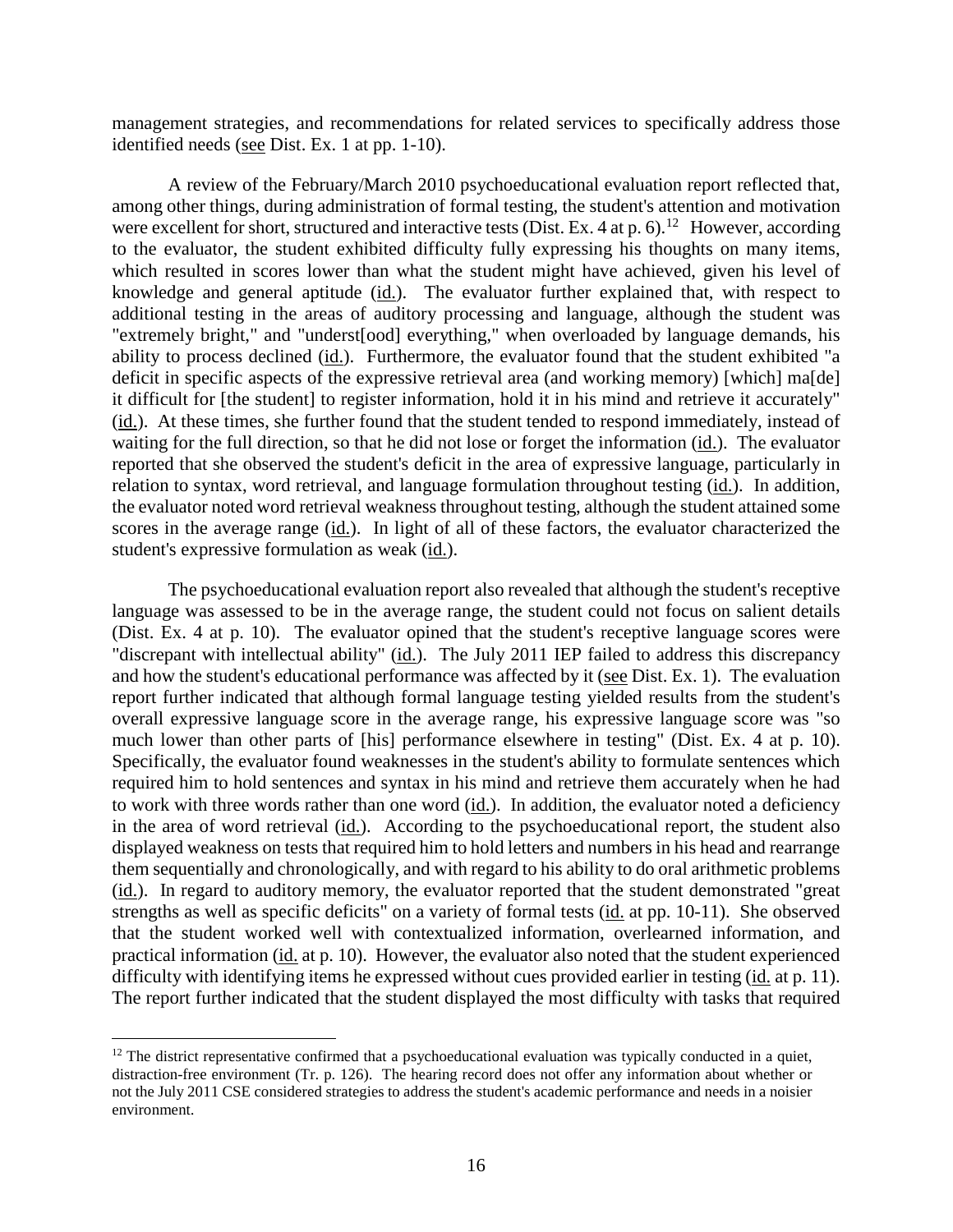him to retrieve and formulate information that had not been practiced over time (id.). In regard to processing speed, the evaluator found that although formal testing yielded scores in the average range that reflected the student's "deliberative processing style and slow speed, they [we]re significantly below the speed at which he [thought] and there [wa]s some discordance and lack of smooth integration between the two" (id.).

In regard to visual-perceptual-motor abilities, the evaluator noted that the student achieved scores on formal testing in the bright average range overall; however, he demonstrated stronger ability for tasks in this area without a motor component (Dist. Ex. 4 at p. 11). Although the evaluator reported that the student discriminated patterns, he exhibited "great difficulty" discriminating letters (b from d, n from u) and reversed numbers and letters, as well as difficulty with copying a sentence within a limited amount of time (id.). In regard to visual memory, while the evaluator described the student's performance as "generally excellent," she further reported that the student had difficulty retrieving letters when asked to write the alphabet (id.).

According to the psychoeducational evaluation, despite the student's teachers and parents' concerns regarding the student's attention, formal assessment did not reveal the presence of an attention deficit disorder (ADD) (Dist. Ex. 4 at p. 12). In any event, the evaluator determined that the student's attention became more problematic when work demands increased and when the student anticipated and confronted his learning and language difficulties (id.). She further opined that the student would require additional support in this area (id.).

The evaluator determined that the student's performance during the psychoeducational evaluation "constitute[d] underachievement and reflect[ed] a learning disability in areas calling for receptive and expressive language functioning (and related memory functions), integrative functioning (i.e., writing) and ability to sustain attention when tasks are difficult" (Dist. Ex. 4 at p. 13). The evaluator also assessed the student's emotional/behavioral functioning, and she depicted the student as "kind, friendly and enthusiastic, [who] enjoy[ed] his classmate[s] company and they his," (id.). She further characterized the student as "attuned and conscientious," over-anxious to please, self-critical and a perfectionist, afraid to make mistakes, a show-off, and as someone who was "teased a lot" (id.).

On April 12, 2011, the same clinical psychologist who performed the February/March 2010 psychoeducational evaluation conducted a psychoeducational reevaluation of the student because, due to a notification to the parents from the student's school that the student might not be promoted from second to third grade (Dist. Ex. 5 at pp. 1-4). According to the report, the reevaluation was conducted to assess the student's progress and current educational needs (id. at p. 1).<sup>13</sup> The evaluator noted that in 2010, the student received a diagnosis of a language-based learning disability and exhibited needs in integrative areas and fluency and academic areas (id. at p. 3). She further described the student's academic scores as highly variable at the time of the reevaluation

<sup>&</sup>lt;sup>13</sup> The evaluator reported that the parents were surprised to receive notification in April 2011 that the student was in danger of not being promoted, because since the February/March 2010 psychoeducational evaluation, the parents communicated with the school about the student's needs, for which he received remediation four times per week (Dist. Ex. 5 at p. 1). In addition, the evaluator noted that the student's teacher commented to the parents that she had not looked at the student's IEP, which led the evaluator to conclude that the student's teacher did not implement the student's (2010-11) IEP, and that the school was "negligent" in following up on the recommendations (id. at pp. 1, 3).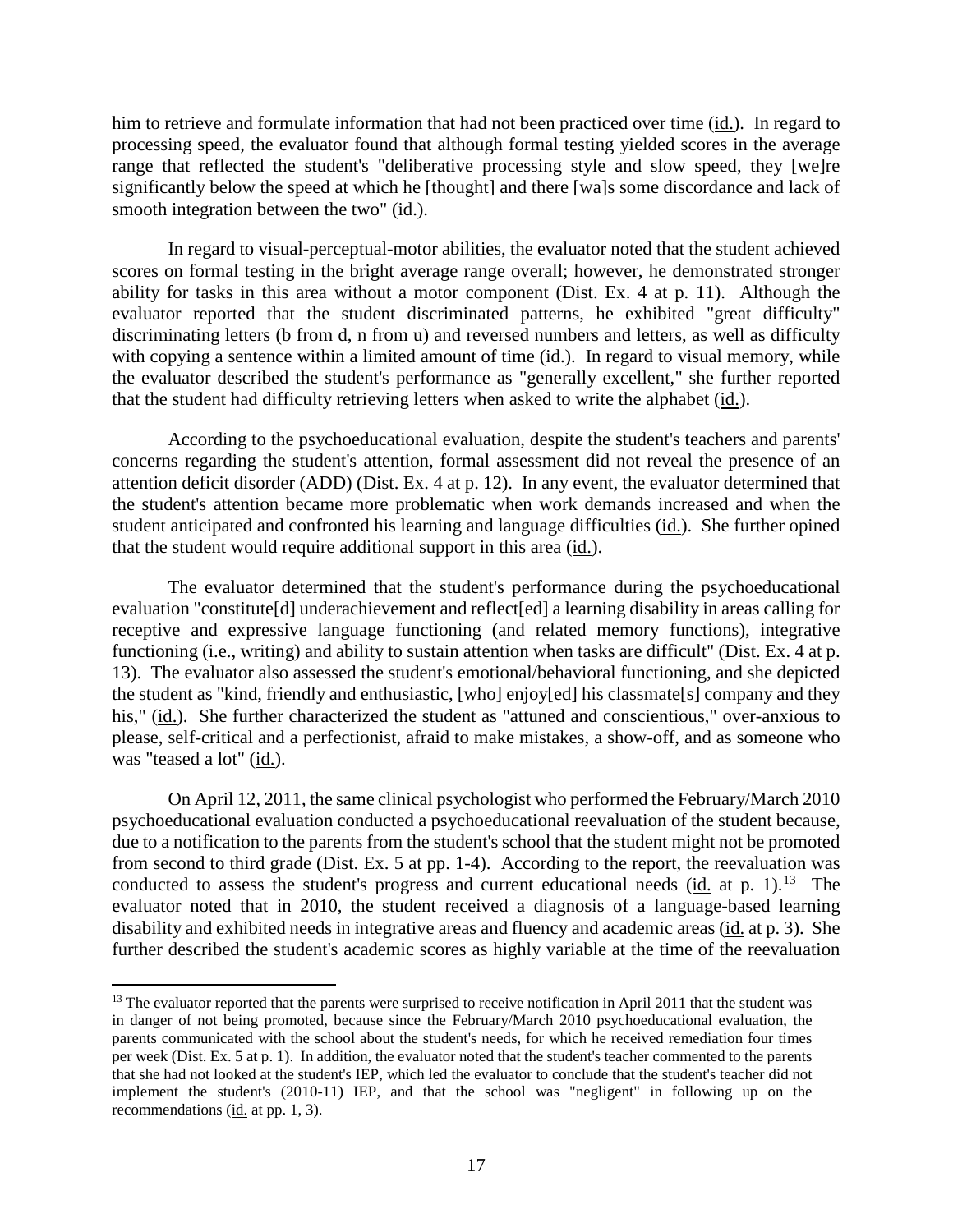(id.). According to the evaluator, higher scores reflected the student's conceptual abilities, motivation and ability to work with visual cues (id.). Without visual cues, the evaluator reported that the student was required to process auditory material and retrieve information quickly, with which he had significant difficulty (id.). As a result of formal testing, the student's memory was assessed at below the kindergarten level; math fluency was assessed at the 1.8 grade equivalent; writing fluency was assessed at the 2.1 grade equivalent; and writing samples were assessed at the 2.3 grade level (id.). Additional formal testing yielded a reading comprehension score at the 2.2 grade equivalent and a passage comprehension score at the 2.1 grade level (id.). In addition, the report indicated that the student continued to display some directional difficulties and that he continued to reverse numbers, which the evaluator described as "more unusual at his age" (id.). The evaluator opined that the student's learning disability had become more apparent, and she further determined that the student's performance was highly discrepant with his intellectual ability, a reflection of his learning disability (id.). Additionally, the evaluator observed that in comparison to the initial evaluation results, the student's anxiety increased, as displayed in his acting out in regressed and avoidant behaviors (id.). She further found that the student self-esteem had been affected by the school's failure to implement recommendations, and proceeded to opine that if the student continued in a mainstream environment his negative and avoidant behaviors would increase, his self-esteem would diminish, and it would become harder to reach the student educationally and emotionally (id.). The evaluator recommended a small, self-contained, nurturing special education setting for the student, where teachers would be able to individualize work, attend to the student's auditory processing and memory disability, and design writing assignments so that the student's "rich thought [wa]s not lost" (id. at p. 4). She further suggested that the class should be conceptually at the student's level, and that teachers would need to repeat instructions, provide visual aids, and design tasks in manageable chunks for optimal processing (id.). Additional recommendations included the provision of OT to address the student's integrative and directional needs, as well as language therapy to address the student's auditory processing and memory retrieval needs (id.). The evaluator also recommended that the student's strengths should be reinforced by helping him to continue to develop his unusual conceptual abilities and social skills, and that the student's progress should be carefully monitored, and reevaluation should occur in two years (id.).

A June 27, 2011 teacher evaluation report written by two of the student's teachers during the 2010-11 school year revealed that the student made much progress with reading, and at the time of the report, was "right on grade level" for reading (Dist. Ex. 8). Although the student's classroom teacher described his writing as delayed, despite improvement, she further noted that the student continued to experience difficulty articulating his thoughts, and with his handwriting (Dist. Ex. 8; see Parent Ex. M at p. 6). The classroom teacher further explained because many classroom and homework tasks required writing, the student struggled during the school year and often did not complete tasks (Dist. Ex. 8). The classroom teacher added that the student was wellliked and had many friends, a situation which tended to distract him (id.). The classroom teacher also noted that the student became stressed during the latter part of the school year, "when things were moving quickly" and there were more transitions (id.). According to the classroom teacher, the student often appeared lost and confused about what to do (id.). Moreover, the classroom teacher reported that she was always required to redirect the student during the day, and individually provide him with instructions about what to do after she already gave the directions to the class (id.). With respect to the student initiating his class assignments, the classroom teacher stated that the student often had a peer to help him get started with his work and that the student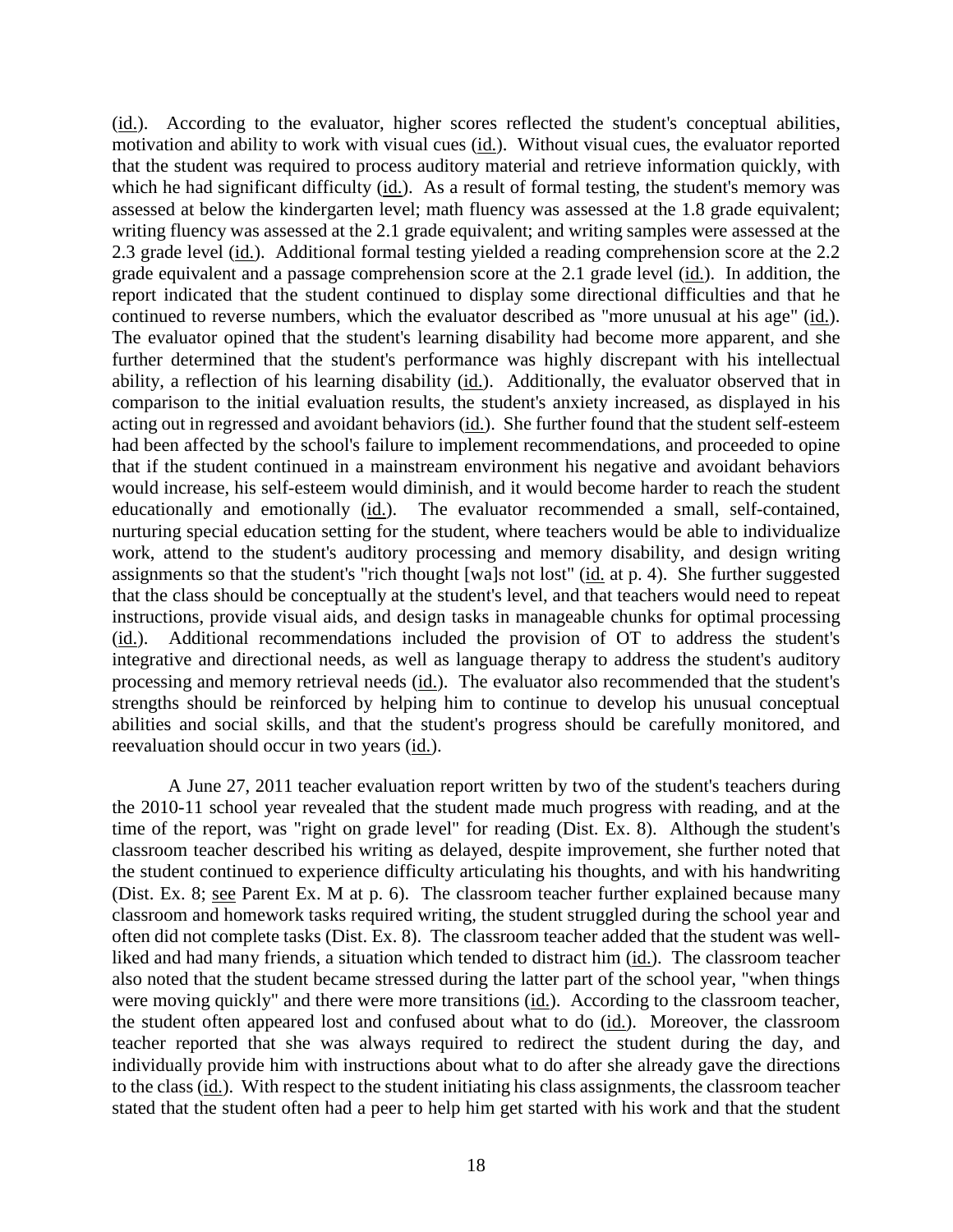was often unable to go directly to his seat and begin an assignment (id.). She further noted that the student often required redirection at his seat during class work (id.). Regarding attention, the classroom teacher reported that he often got distracted by any talking or moving at his table and she further opined that the 28 students in the class environment appeared to be a detriment to his success and progress (id.). The classroom teacher also wrote that during group work, the student usually did not participate during discussions or planning; rather, he tended to "zone out" and sit quietly (id.). In the same report, regarding a math evaluation, another teacher described the student's number sense as "strong;" however, she reported that the student was inconsistent in his accuracy during class work and assignments (id.). According to the teacher, the student often needed help getting started on assignments; however, once the student began, he could work independently (id.). The teacher found that this characteristic was problematic during test taking, because the student often did not complete the test in the allotted time (id.).

Here, although the hearing record reflects that the May 2011 CSE had available and discussed the February/March 2010 psychoeducational evaluation report, the April 12, 2011 psychoeducational reevaluation, and June 2011 teacher evaluation report, the district representative's testimony supports the parents' claim that the district minimized or did not consider the private evaluator's detailed description of the student's specific error patterns and his aforementioned difficulties detailed in the psychoeducational evaluation reports (Tr. pp. 37, 39, 44; Dist. Exs. 1 at p. 11; 4 at pp. 1-13; 5 at pp. 1-4; 8). Further review of the district representative's testimony reflects that in developing the student's IEP, he focused on the student's average range scores (Tr. p. 109; Dist. Ex. 4 at pp. 1-13). Despite the student's eligibility for special education programs and services as a student with a learning disability, and given that the July 2011 CSE failed to glean information from the private evaluative data before it, the hearing record supports the parents' claims that the July 2011 IEP presented an inadequate description of the student's disabilities and did not accurately or completely depict his educational needs (compare Dist. Ex. 1 at pp. 1-10, with Dist. Ex. 4, with Dist. Ex. 5, with Dist. Ex. 8).<sup>14</sup> Testimony by the school psychologist further suggests that the CSE was limited in its perspective in developing an IEP that identified and addressed the student's needs. For example, when asked if the student had sensory "issues," the school psychologist responded, " … bright kids are over sensitive to stimuli-internal and external and that's part of why they are exceptionally bright … [i]t comes with the territory of being…an exceptional kid" (Tr. pp. 108-09).

More specifically, in February/March 2010, the private evaluator concluded the student's performance during the psychoeducational evaluation "constitute[d] underachievement and reflected] a learning disability in areas calling for receptive and expressive language functioning (and related memory functions), integrative functioning (i.e., writing) and ability to sustain attention when tasks are difficult" (Dist. Ex. 4 at p. 13). However, in response to questioning related to the student's processing abilities, the school psychologist stated:

> Again, because exceptionally bright kids do tend to get, you know over stimulated, they can get carried away, you know for example

<sup>&</sup>lt;sup>14</sup> Testimony by the school psychologist indicated the July 2011 CSE did not "go into—into [the student's] classification during the meeting" (Tr. p. 109).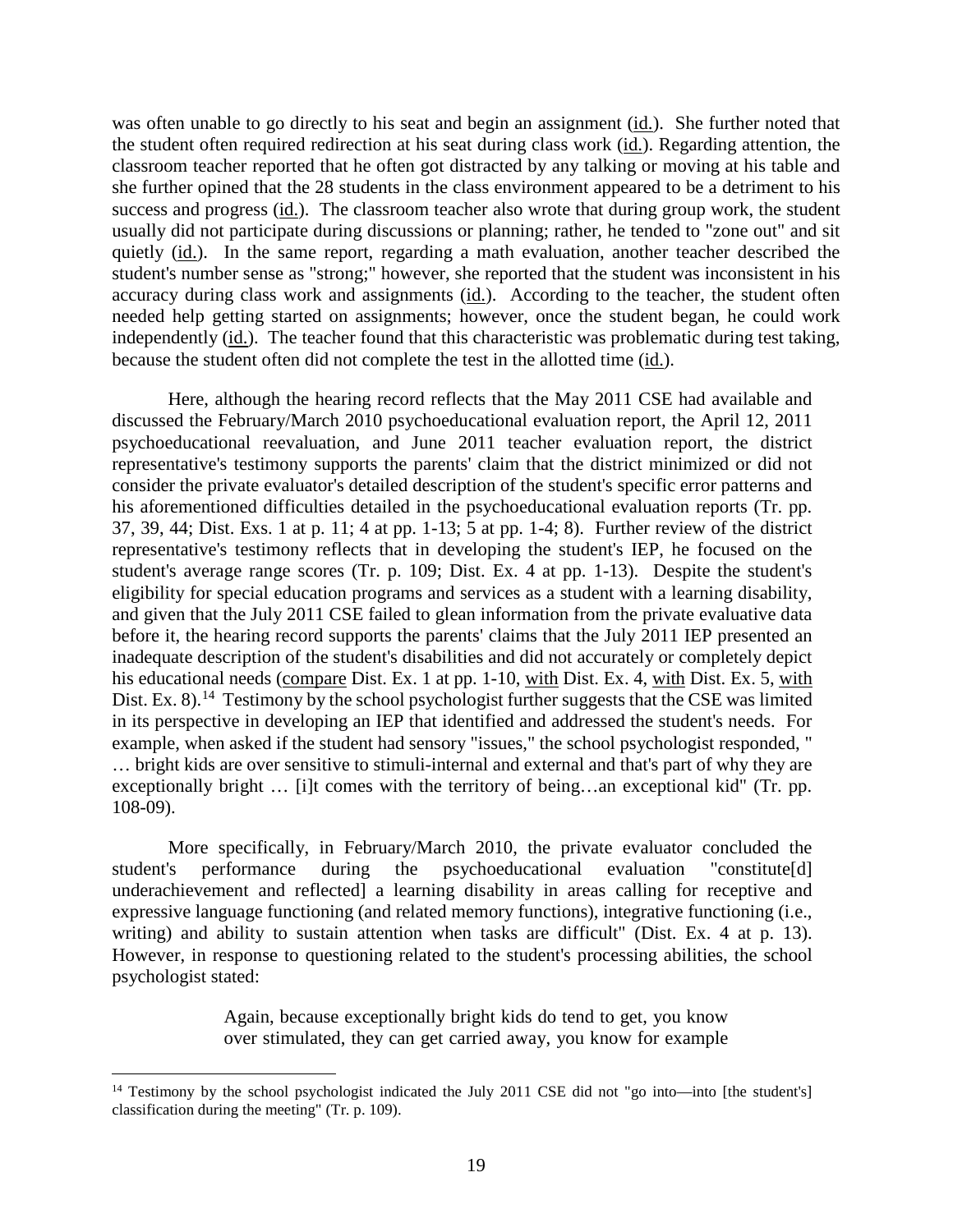thinking of something and not, you know hearing what is going on next

#### (Tr. p. 108).

Furthermore, when questioned if the July 2011 CSE discussed the student's auditory processing skills, the school psychologist testified, as follows:

> Again, it's auditory processing for a child who—who is over sensitive… there would be some issues. However, if you look at, you know at the scores, they are still within average….

#### (Tr. p. 109).

Under the circumstances, given that the evidence establishes that the July 2011 CSE had information before it reflecting the student's difficulties with auditory processing, and that the February/March 2010 psychoeducational evaluation report specified that while the student did not have a diagnosis of an ADD, concerns remained "in the attentional area from both teacher(s) and parents," I find that the July 2011 CSE should have obtained additional evaluative information regarding the student's specific auditory processing difficulties, to determine if his auditory processing difficulties were neurologically-based and if there existed a relationship to the student's reported difficulty attending in class to an auditory processing deficit, when he was observed to "zone out" (Dist. Ex. 8).<sup>15</sup> In addition, in light of the documentation before it, I find that the July 2011 CSE was remiss in not providing for additional testing to probe the student's expressive language difficulties specific to formulating sentences, syntax, and memory and retrieval (see Dist. Ex. 4 at pp. 10-11). Furthermore, in light of information before it regarding the student's OT needs, the hearing record also suggests that the July 2011 CSE should have conducted further testing in this domain. While the district representative characterized the student's possible OT needs as not being a "real deficiency," based solely on his interpretation of standardized test scores, in contrast, teacher reports illustrated the student's struggles with handwriting in the classroom, and the psychoeducational evaluator also found that the student displayed stronger ability for visualperceptual-motor tasks if there was no integrative demand (i.e., no motor component) (Tr. pp. 60, 109, 120, 127; compare Dist. Ex. 1, with, Dist. Ex. 4 at p. 11). Moreover, the district representative's testimony suggests that the July 2011 CSE did not meaningfully consider the private evaluator's finding that although the student discriminated patterns, he had "great difficulty" discriminating letters (b from d, n from u) and he reversed numbers and letters, and also experienced difficulty with copying a sentence within a limited amount of time (Tr. p. 120; compare Dist. Ex. 1, with, Dist. Ex. 4 at p. 11).<sup>16</sup> Under the circumstances, the lack of an OT

<sup>&</sup>lt;sup>15</sup> Testimony by the school psychologist indicated he was aware that the student's SETSS teacher for 2010-11 believed the student needed to learn in small groups (Tr. p. 101). The hearing record includes a SETSS report from the SETSS teacher from the 2010-11 school year (Parent Ex. K). According to the report, in spite of a united approach by the student's providers, the student continued to be confused by and/or forgot instruction and needed someone to repeat instructions several times (id.). The student's SETSS teacher added that the student needed individual attention to help him organize himself, focus on, and complete an assignment (id.). The SETSS teacher further recommended the provision of small group and 1:1 instruction in an environment with as few distractions as possible, and emphasis on visual and kinesthetic instructional modalities (id.).

<sup>&</sup>lt;sup>16</sup> Additionally, although the evaluator described the student's performance in the area of visual memory as generally excellent, she also reported that the student had difficulty retrieving letters, a deficiency also not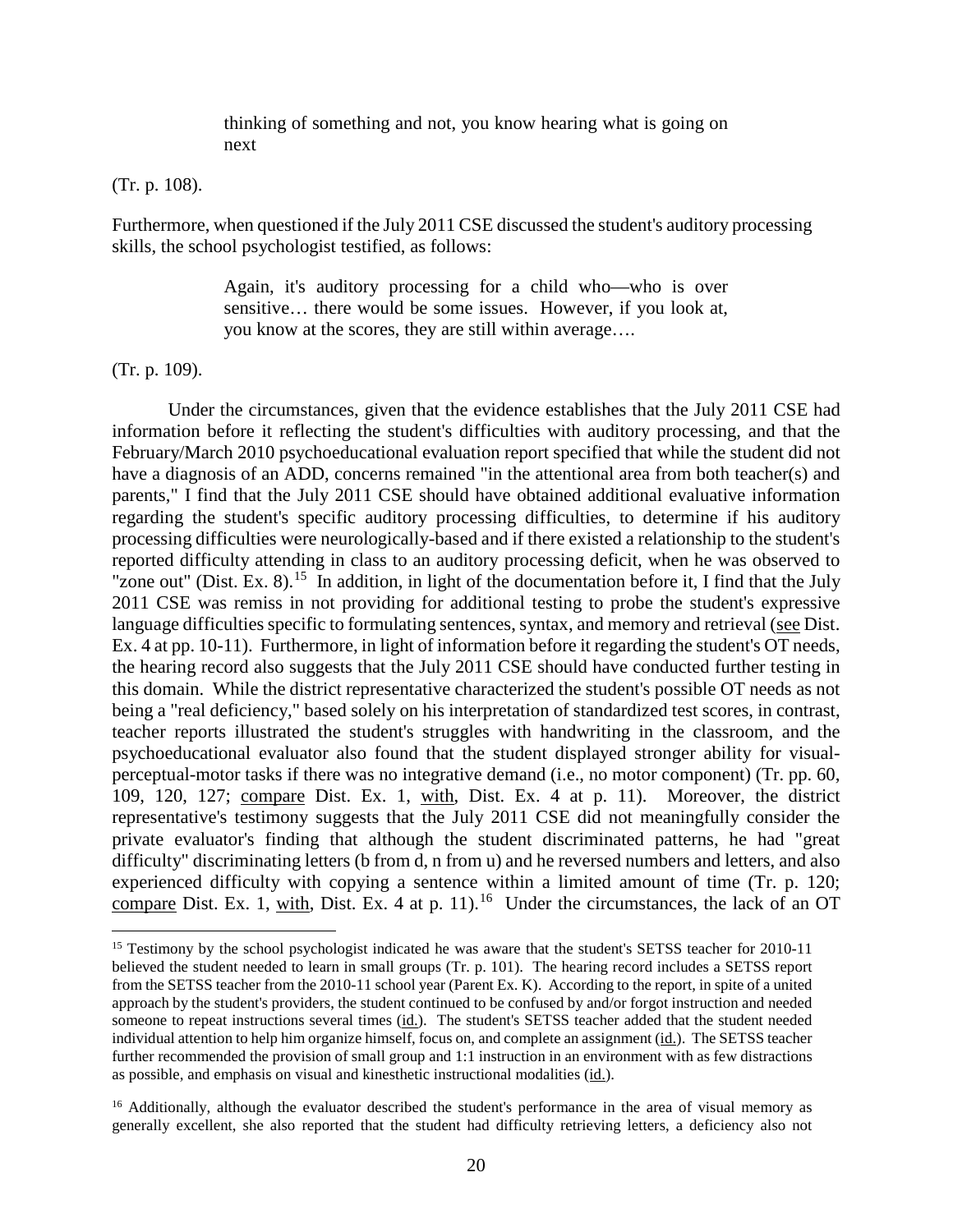evaluation prevented deeper probing in regard to the student's specific difficulties, as well as hindered the possibility of a CSE recommendation for the provision of OT to the student. Moreover, the district representative testified that the July 2011 CSE did not engage in any discussion regarding the private evaluator's recommendation for the provision of OT and speechlanguage therapy for the student (Tr. pp.  $127-28$ ).<sup>17</sup> Based on the foregoing, the hearing record supports a conclusion that the CSE had information before it that suggested that the student exhibited auditory processing, expressive language and OT difficulties which the CSE did not incorporate into the July 2011 IEP.

#### **c. Appropriateness of Annual Goals**

Regarding the appropriateness of the goals and objectives contained in the July 2011 IEP, although the IHO did not make any findings with respect to their sufficiency, she noted testimony from the teacher of the proposed class that the July 2011 IEP should have contained additional goals in math, as well as a goal to address the student's difficulty with attention. The parents maintain that the IHO failed to fully consider that the goals were insufficient and inappropriate and further argue that the goals contained in the July 2011 IEP were not specific, nor were they complete.

An IEP must include a written statement of measurable annual goals, including academic and functional goals designed to meet the student's needs that result from the student's disability to enable the student to be involved in and make progress in the general education curriculum; and meet each of the student's other educational needs that result from the student's disability (see 20 U.S.C. § 1414[d][1][A][i][II]; 34 CFR 300.320[a][2][i]; 8 NYCRR 200.4[d][2][iii]). Each annual goal shall include the evaluative criteria, evaluation procedures and schedules to be used to measure progress toward meeting the annual goal during the period beginning with placement and ending with the next scheduled review by the committee (8 NYCRR 200.4[d][2][iii][b]; see 20 U.S.C. § 1414[d][1][A][i][III]; 34 CFR 300.320[a][3]). Short-term objectives are required for a student who takes New York State alternate assessments (8 NYCRR 200.4[d][2][iv]).

In the instant case, a review of the July 2011 IEP reveals that it included three global goals in the areas of counseling, mathematics, and writing (Dist. Ex. 1 at p. 4). Specifically, the counseling goal targeted the student's use of undefined self-monitoring strategies (id.). The mathematics goal addressed the student's use of graphic organizers and unspecified "other strategies" to enable him to plan, organize, and complete an assignment in math class (id.). The writing goal was directed at the student's ability to use a graphic organizer and a checklist to plan and organize a simple writing project (id.). The special education teacher of the second/third grade ICT class at the assigned public school site opined that based upon her review of the student's July 2011 IEP, the student needed additional goals that addressed focusing and redirection, rote drills for multiplication and addition facts, and the use of five steps to read a story problem in order to check his work (Tr. pp. 142-43, 191-93; Dist. Ex. 3 at p. 1). In addition, the student's teacher from Churchill opined that the July 2011 IEP was inappropriate for the student because the goals were

reflected on the July 2011 IEP (compare Dist. Ex. 1, with Dist. Ex. 4 at p. 11).

<sup>&</sup>lt;sup>17</sup> When asked about the appropriateness of the recommendations for related services on the student's 2011-12 IEP, the student's teacher from Churchill opined the student needed speech-language therapy and OT (Tr. pp. 337-38).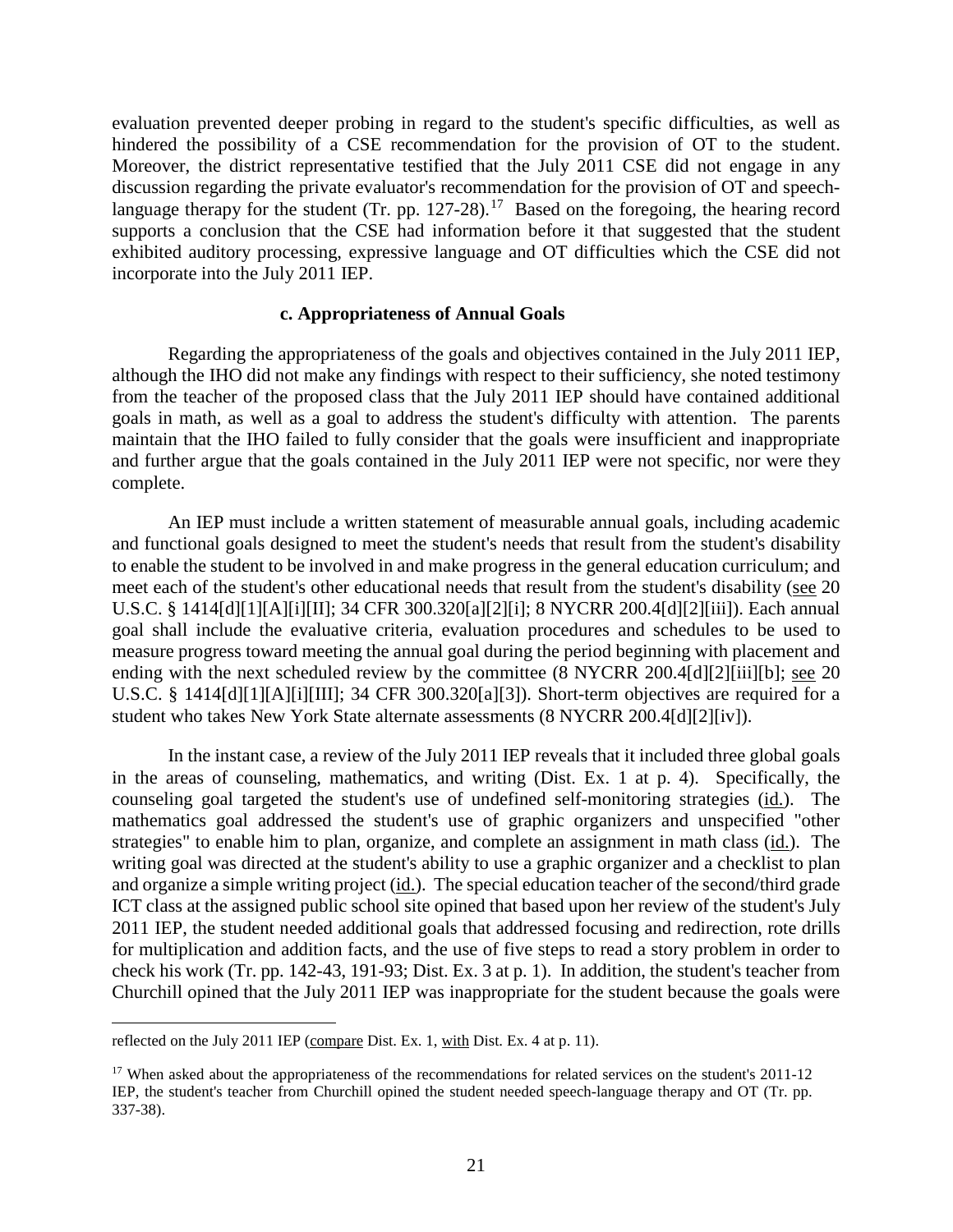incomplete, based on the lack of goals specific to reading decoding and reading comprehension, attention, math comprehension, math problem solving, and speech and language (Tr. pp. 333-34). In addition, the Churchill teacher described the math goal listed on the IEP as insufficiently specific and she further noted that the writing goal "jumped ahead and missed some steps" which the student needed to specifically target (Tr. pp. 335-37). In view of the foregoing, the annual goals and short-term objectives contained on the student's July 2011 IEP failed to address the student's identified areas of need, namely in the areas of reading and attention, and provide information sufficient to guide a teacher in instructing the student (see Tarlowe, 2008 WL 2736027, at \*9; M.C. v. Rye Neck Union Free Sch. Dist., 2008 WL 4449338, at \*11 [S.D.N.Y. Sept. 29, 2008]; W.S. v. Rye City Sch. Dist., 454 F. Supp. 2d 134, 146, 147 [S.D.N.Y 2006]; Application of the Dep't of Educ., Appeal No. 12-005; Application of a Student with a Disability, Appeal No. 11-073; Application of a Student with a Disability, Appeal No. 09-038; Application of the Dep't of Educ., Appeal No. 08-096).

## **d. ICT Class Placement**

Lastly, the hearing record supports the parents' assertion that although the July 2011 CSE reviewed documentation that illustrated the student's deficits, the July 2011 CSE failed to consider how the student's auditory processing and attention needs would affect him the ICT class. They further maintain that the July 2011 IEP lacks the modifications or supports that would enable the student to make educational progress. A review of the July 2011 IEP indicates that except for testing accommodations included on the July 2011 IEP which called for the provision of extended time, questions and directions read and reread aloud, and on-task focusing prompts, the July 2011 IEP does not offer any intervention or management strategy to address the student's auditory processing, language, memory and retrieval, and integrative functioning difficulties (see Dist. Ex. 1). Instead, the July 2011 IEP reflected that the onus for improvement was placed on the student's ability to self-monitor and self-redirect (id. at pp. 1-2).

Based on all of the above, given the July 2011 CSE's failure to consider the full panoply of evaluative data before it in crafting its program recommendation, I find that the hearing record does not substantiate the IHO's finding that despite the student's cognitive strength, the student could obtain an educational benefit from placement in an ICT class, particularly, where as here, the July 2011 IEP did not provide for related services such as speech-language therapy and OT, and classroom strategies such as preferential seating, provision of an increased latency of response time and visual cues to accommodate the student's auditory processing/attention needs in the classroom.

Based upon my independent review of the evidence in the hearing record, I am constrained to disagree with the IHO's conclusion that the district failed to offer the student a FAPE during the 2011-12 school year.

#### **C. Appropriateness of Churchill**

Having determined that the district failed to offer the student a FAPE during the 2011-12 school year, I must next consider whether the evidence in the hearing record shows that Churchill addressed the student's special education needs. A private school placement must be "proper under the Act" (Carter, 510 U.S. at 12, 15; Burlington, 471 U.S. at 370), i.e., the private school offered an educational program which met the student's special education needs (see Gagliardo, 489 F.3d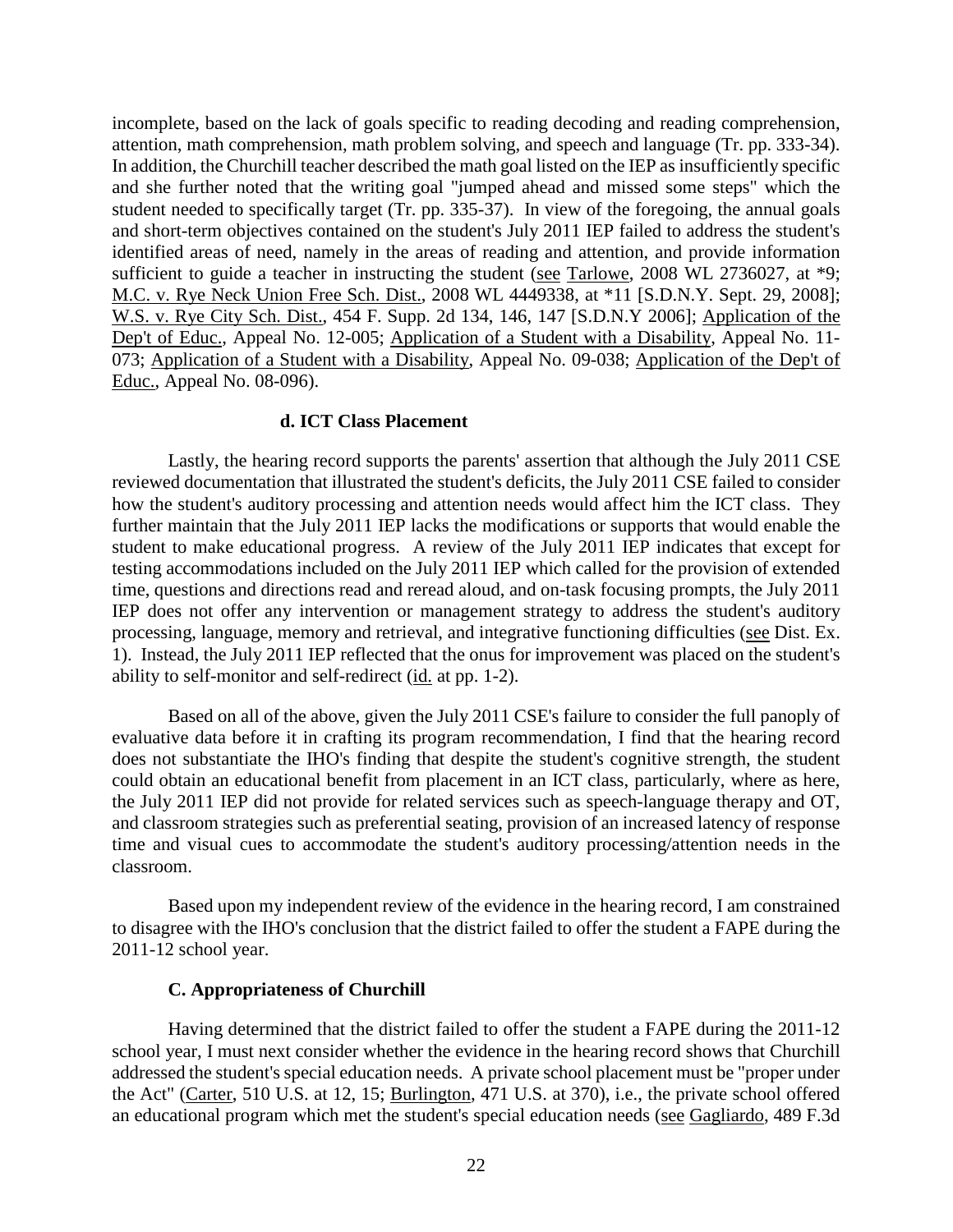at 112, 115; Walczak, 142 F.3d at 129; Matrejek, 471 F. Supp. 2d at 419). A parent's failure to select a program approved by the State in favor of an unapproved option is not itself a bar to reimbursement (Carter, 510 U.S. at 14). The private school need not employ certified special education teachers or have its own IEP for the student (Carter, 510 U.S. 7; Application of the Bd. of Educ., Appeal No. 08-085; Application of the Dep't of Educ., Appeal No. 08-025; Application of the Bd. of Educ., Appeal No. 08-016; Application of the Bd. of Educ., Appeal No. 07-097; Application of a Child with a Disability, Appeal No. 07-038; Application of a Child with a Disability, Appeal No. 02-014; Application of a Child with a Disability, Appeal No. 01-105). Parents seeking reimbursement "bear the burden of demonstrating that their private placement was appropriate, even if the IEP was inappropriate" (Gagliardo, 489 F.3d at 112; see M.S. v. Bd. of Educ., 231 F.3d 96, 104 [2d Cir. 2000]). "Subject to certain limited exceptions, 'the same considerations and criteria that apply in determining whether the [s]chool [d]istrict's placement is appropriate should be considered in determining the appropriateness of the parents' placement…'" (Gagliardo, 489 F.3d at 112; Frank G. v. Bd. of Educ., 459 F.3d at 364 [2d Cir. 2006] [quoting Rowley, 458 U.S. at 207 and identifying exceptions]). Parents need not show that the placement provides every special service necessary to maximize the student's potential (Frank G., 459 F.3d at 364-65). When determining whether the parents' unilateral placement is appropriate, "[u]ltimately, the issue turns on" whether that placement is "reasonably calculated to enable the child to receive educational benefits" (Frank G., 459 F.3d at 364; see Gagliardo, 489 F.3d at 115 [citing Berger v. Medina City Sch. Dist., 348 F.3d 513, 522 [6th Cir. 2003] [stating "evidence of academic progress at a private school does not itself establish that the private placement offers adequate and appropriate education under the IDEA"]]). A private placement is only appropriate if it provides education instruction specially designed to meet the unique needs of a student (20 U.S.C. § 1401[29]; 34 CFR 300.39[a][1]; Educ. Law § 4401[1]; 8 NYCRR 200.1[ww]; Rowley, 458 U.S. at 188-89; Gagliardo, 489 F.3d at 114-15 [noting that even though the unilateral placement provided special education, the evidence did not show that it provided special education services specifically needed by the student]; Frank G., 459 F.3d at 365; Stevens v. New York City Dep't of Educ., 2010 WL 1005165, \*9 [S.D.N.Y. Mar. 18, 2010]).

The Second Circuit has set forth the standard for determining whether parents have carried their burden of demonstrating the appropriateness of their unilateral placement.

> No one factor is necessarily dispositive in determining whether parents' unilateral placement is reasonably calculated to enable the child to receive educational benefits. Grades, test scores, and regular advancement may constitute evidence that a child is receiving educational benefit, but courts assessing the propriety of a unilateral placement consider the totality of the circumstances in determining whether that placement reasonably serves a child's individual needs. To qualify for reimbursement under the IDEA, parents need not show that a private placement furnishes every special service necessary to maximize their child's potential. They need only demonstrate that the placement provides educational instruction specially designed to meet the unique needs of a handicapped child, supported by such services as are necessary to permit the child to benefit from instruction.

(Gagliardo, 489 F.3d at 112; see Frank G., 459 F.3d at 364-65).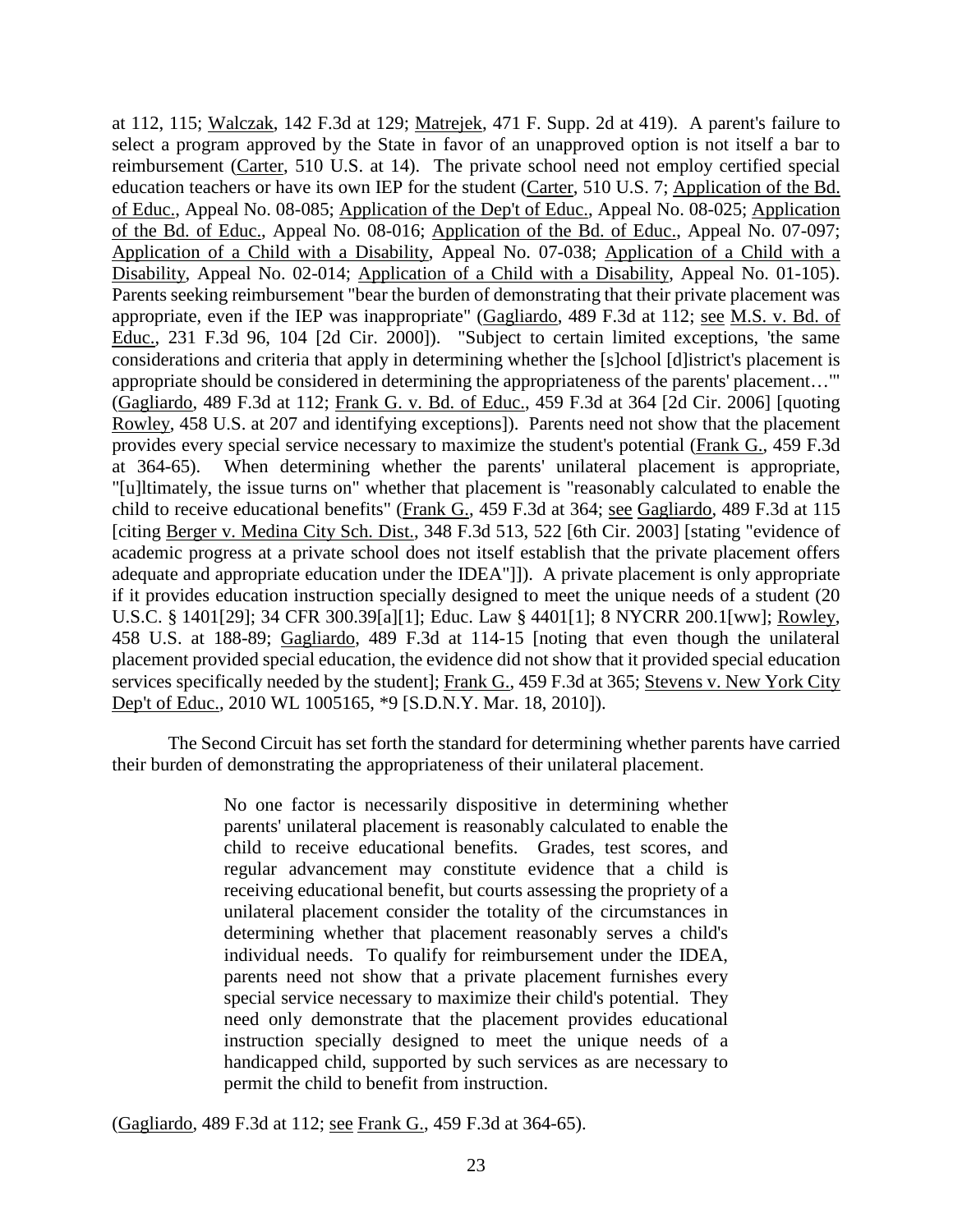To qualify for reimbursement under the IDEA, parents need not show that a private placement furnishes every special service necessary to maximize their child's potential. They need only demonstrate that the placement provides educational instruction specially designed to meet the unique needs of a handicapped child, supported by such services as are necessary to permit the child to benefit from instruction. (Gagliardo, 489 F.3d at 112; see Frank G., 459 F.3d at 364-65). In the instant case, as detailed herein, there is sufficient evidence to illustrate how Churchill's program was tailored to address the student's unique special education needs during the 2011-12 school year, namely with respect to his difficulties in processing, language needs and attention. According to the Churchill director of admissions, Churchill is described as State-approved special education school that accepted students within the average to above-average range of intelligence who have been offered a diagnosis related to a learning disability or a speech-language impairment, but the school did not accept students who exhibited significant emotional or behavioral needs (Tr. pp. 235, 237). At the time of the impartial hearing, Churchill had an enrollment of 396 students between the ages of five and 18 (Tr. pp. 237, 239-40). The admissions director indicated Churchill provided related services to students such as counseling, speech-language therapy and OT (Tr. p. 239). According to the student's third grade head teacher, Churchill offered a curriculum based on State standards, which was modified and designed to meet the needs of each student's individual learning style (Tr. pp. 247, 249-51).

The hearing record corroborates the parents' claim that the student was grouped accordingly with students who exhibited similar educational needs. For example, the student's teacher at Churchill testified that the student was in a 12:2+1 class taught by a head teacher and an assistant teacher, and both individuals held dual certifications in general and special education (Tr. pp. 247, 252). In addition, the teacher indicated that all teachers who worked with the student were certified in the areas in which they were trained and had training in special education (Tr. p. 255). The age range of the students in the class at the beginning of the 2011-12 school year was between seven to nine years old (Tr. p. 252). Three students in the class had been diagnosed as having a speech and language disorder, and nine students were learning disabled (Tr. pp. 253- 54).18 The student participated in small groups of six to seven children for academic and nonacademic subjects, and in groups between three and six for related services (Tr. pp. 253-54; Parent Ex. G at pp. 12-14). In addition, the student received 1:1 help on an as needed basis (Tr. pp. 267, 276, 347-48, 353-54). According to the student's teacher, students were grouped based on the similarities of their needs, age, and social/emotional level (Tr. p. 253). She indicated the student had learning challenges that were similar to the other students in the class (Tr. p. 263).

The hearing record further reflects that Churchill personnel fully assessed the student's educational needs and provided him with appropriate interventions in response to those educational needs. The teacher noted that when the student entered her class, she conducted formal or informal reading and math assessments, and continued to do so throughout the school year (Tr. p. 258). In addition, as a result of assessments conducted at the school for both OT and in the area of speech-language, the student attended an OT sensory group and he also participated in a small group speech-language therapy to work on his expressive and receptive language skills (Tr. pp.

<sup>&</sup>lt;sup>18</sup> The admissions director from Churchill testified that not all students attending the school have an IEP, but that all students have a disability (Tr. p. 238). In response to a question about the special education classifications of her students, the student's teacher's testimony that "if they have IEPs" was made in reference to diagnoses as opposed to classification (Tr. pp. 252-53).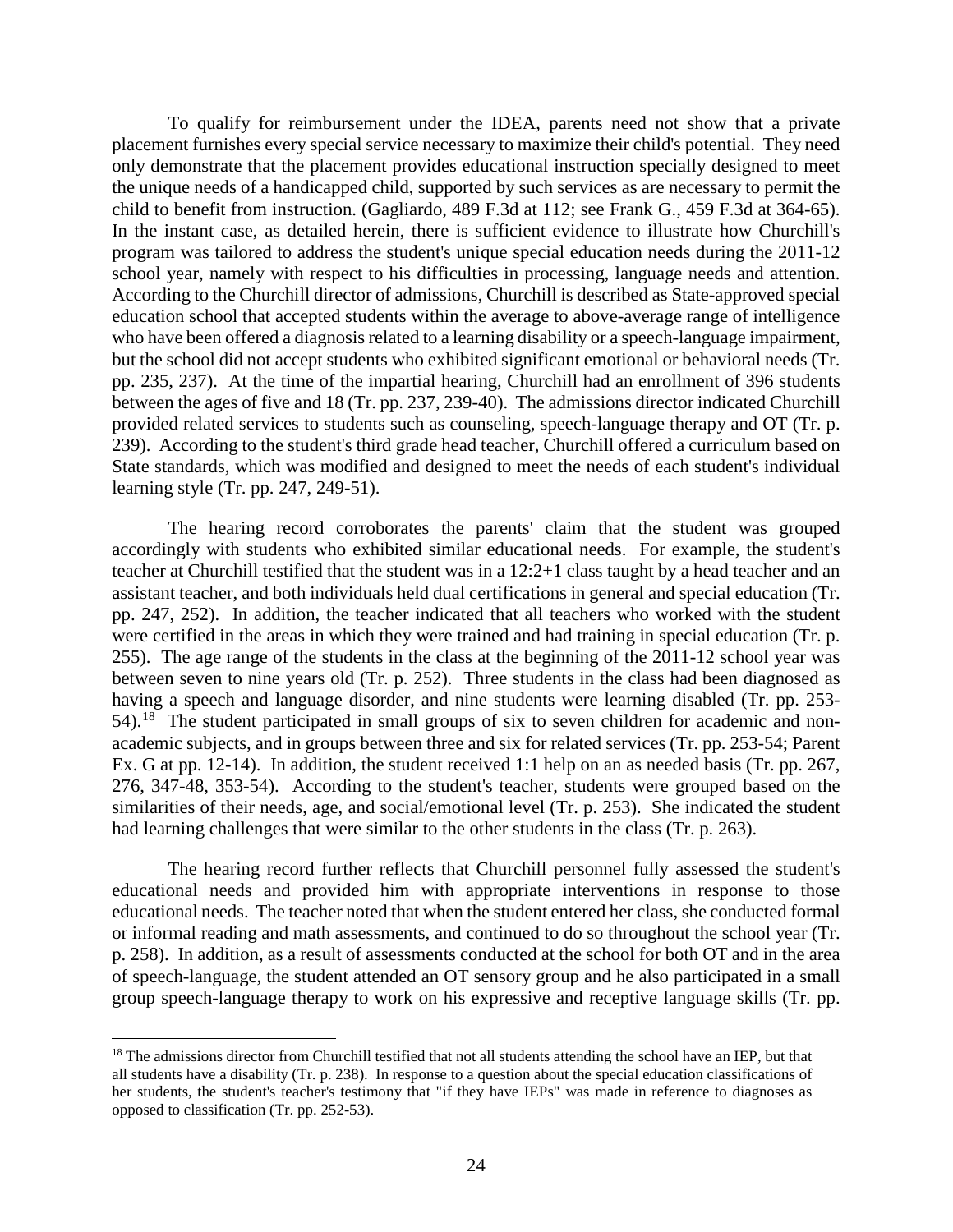259-60, 313-14).<sup>19</sup> The teacher indicated that the assessments revealed that with regard to reading, the student tended to lose focus as he was reading and struggled with comprehension; however, he was better able to answer literal questions rather than inferential questions (Tr. pp. 260-61). In math, the student was found to be at a beginning third grade level (Tr. p. 261). In speech-language, the student struggled with receptive language and multi-step directions, assessments revealed that the student "would really get lost by the end of the direction," and that he benefited from strategies such as asking for repetition, as well as trying to visualize what was being asked of him (id.). According to the student's teacher, assessments revealed that receptively, the student required complex language to be broken down into smaller chunks (id.). Expressively, the student struggled to focus on the essential wording of information of the text or of speech and that he exhibited difficulty sequencing and organizing his ideas to the point of losing focus and needing redirection to task (id.). To address the student's academic needs, the teacher described strategies such as reading instruction in a group of six with one teacher who provided multisensory instruction in reading that incorporated phonics, spelling, fluency and comprehension, the provision of extra time for the student in order for him to process information, organize his thought before orally responding to teachers as well as before responding through written answers (Tr. pp. 253, 265-69, 272). According to the teacher, the student received 1:1 instruction in the small reading group as often as needed (Tr. p. 267). His teacher also testified that the student had extra time to practice fluency (Tr. pp. 267-68). The student's teachers also ensured that his comprehension questions were scaffolded and reviewed with a teacher (Tr. p. 268). Additionally, the teacher also described the use of a Smartboard to allow the student to see/track how the teacher is filling in the same paper he has in front of him (Tr. p. 268). To address the student's inferential comprehension needs, the student pre-read and re-read text to ensure that he understood the small and big ideas in a story (Tr. pp. 270-71). To support the student's sequencing needs, the teacher described how aspects of the story were written out on paper, and the student would cut the paper containing the events into strips and physically move the strips around to put the story pieces in order (Tr. p. 271).

The student's teacher also testified that Churchill provided the student with multisensory math instruction using a spiraling math program in a group of seven with one teacher (Tr. pp. 276- 77, 285). According to the teacher, the spiraling math program gave the student repeated practice with concepts, which she deemed especially helpful for the student in light of his slower processing ability (Tr. p. 279). The teacher further explained that the student was taught one concept at a time to allow for mastery of topics (Tr. pp. 279-80). In addition, the teacher noted that the student practiced math facts regularly, which she explained gave the student the repetition that he needed and gave him time to review what the teacher had given him and refresh his recollection (Tr. p. 281). The teacher added that with regular practice of math facts, she could ensure that the student understood what the class had gone over and that she had given him enough exposure to a subject (id.). The teacher also described the use of guided practice in math, with use of the Smartboard, which allowed her to highlight information for the student, as well as read the information a few times to help the student pick out the parts of the information on which the student needed to focus (Tr. pp. 282-83). She further testified that homework practice was consistent with classroom guided practice (Tr. p. 290). The teacher also described strategies she employed to help the student

<sup>&</sup>lt;sup>19</sup> The student's teacher testified that the student participated in a morning OT sensory group, after which time he returned to the classroom and appeared more alert, and more "able and ready to learn" (Tr. pp. 315-16). The student worked on fine motor skills including handwriting, and gross motor skills when the occupational therapist pushed-in to the classroom (Tr. pp. 315-16, 318).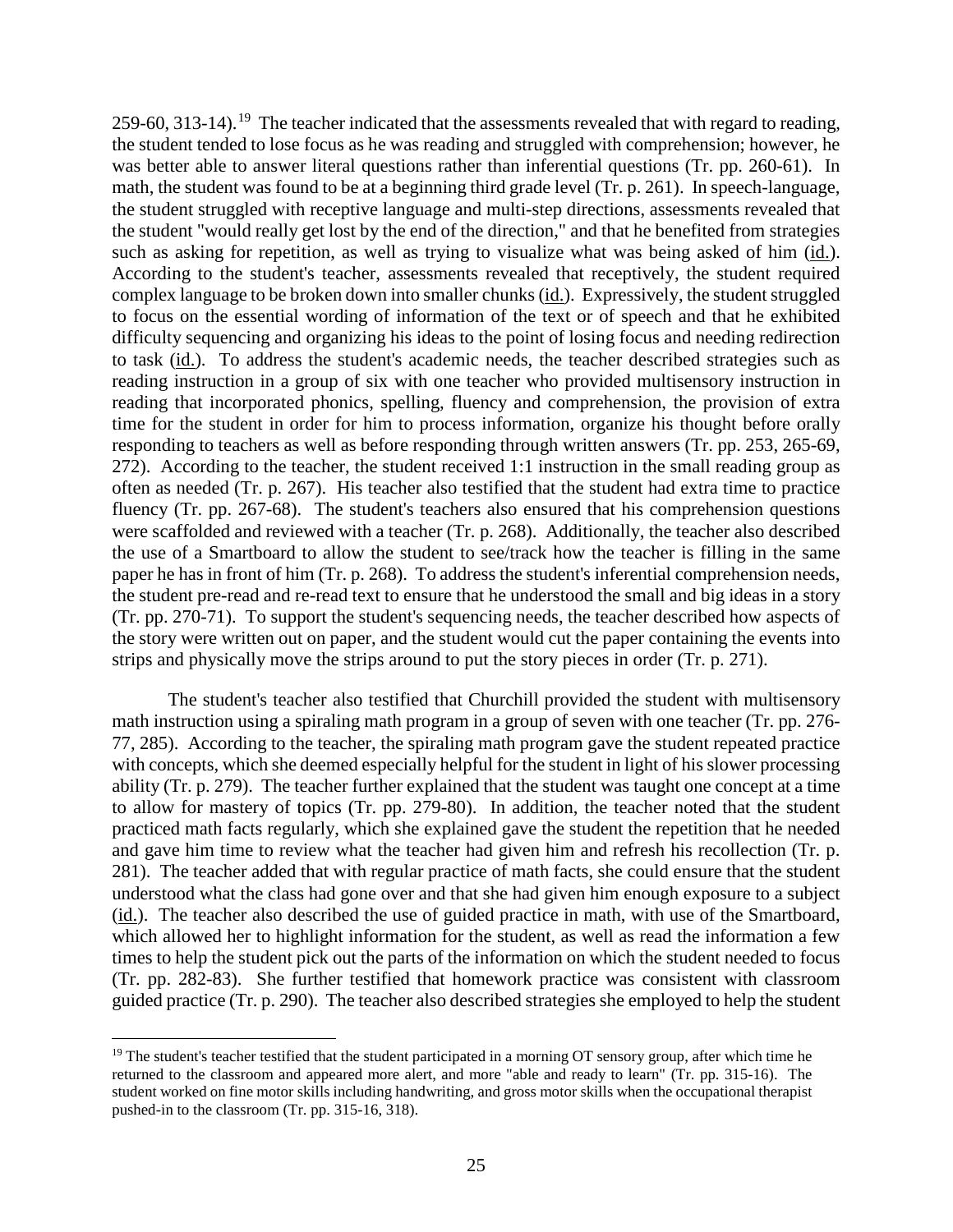pick out salient details, including discussing the story with him and explaining important points from a story (Tr. p. 298).

In addition, according to the student's teacher, to address the student's needs, modifications made across curricula areas included repetition of information and directions to assist him with word retrieval, as well as the provision of additional time to process the information (Tr. pp. 263- 64). Churchill personnel also employed repetition of directions and the provision of "fill in the blank" language structures to assist the student with formulating sentences (Tr. p. 264). The student's teachers also ensured that they presented material to the student in a multisensory manner (id.). The hearing record also reveals that Churchill personnel "constantly" used teacher modeling and brainstorming to help the student generate ideas (id.). Furthermore, in light of the student's tendency to lose focus and become distracted, she explained that he "really benefit[ed]" from sitting in close proximity to a teacher (Tr. p. 263).

The student's teacher also testified that she taught writing in groups ranging from six to 12 students, with two teachers in the classroom (Tr. p. 291).<sup>20</sup> According to the student's teacher, Churchill school utilized a formal writing program that provided "anchor text" which emphasized the type of writing worked on during the lesson which allowed students to see what was being asked of them to generate and incorporate into their own writing (Tr. pp. 291-92). The teacher further testified that every writing period included group work whereby the group generated ideas for writing to be included in each student's writer's notebook (Tr. pp. 293-95).<sup>21</sup> The teacher also described the provision of teacher models of the writing lesson targeted through presentation through use of a Smartboard (Tr. p. 294). Churchill personnel worked on spelling during the phonics portion of reading instruction, and prior to a student "publishing" a completed piece of writing (Tr. pp. 295-96). Specific to the student's needs in regard to sequencing written and oral events, the teacher testified that she provided him with a "scaffolded" paper that asked him to sequence a series of events, in addition to interactive graphic organizers and interactive checklists specific to the needs of the assignment (Tr. pp. 296-98, 363-64). In addition, the teacher testified that during writing instruction, she addressed writing mechanics such as capitalization, proper ending punctuation, and she engaged in 1:1 work with the student on sentence construction, generating ideas, and organization (Tr. pp. 298-301, 353-54). $^{22}$ 

Additional testimony by the student's teacher from Churchill indicated that in science and social studies, the student received multisensory instruction (Tr. p. 303). The science and social studies teachers also broke down information for the student into smaller chunks, so that he could better process it (Tr. p. 304). Similarly, those teachers broke down directions into smaller pieces, so that the student could follow them (id.). The student was also afforded extra time to process in the classroom (Tr. pp. 304, 310-11). During social studies, the teacher testified that Churchill personnel worked on literal and inferential comprehension with the student, particularly through

<sup>&</sup>lt;sup>20</sup> The student's teacher from Churchill indicated instructional groups might also be as small as three or four students (Tr. p. 352).

 $2<sup>1</sup>$  The hearing record describes the writer's notebook as composition notebook dedicated for the student's writing (Tr. p. 295).

 $^{22}$  The student's teacher also indicated that during 1:1 work with the student in generating ideas for a writing assignment, she might act as a scribe for the student (Tr. pp. 300-01).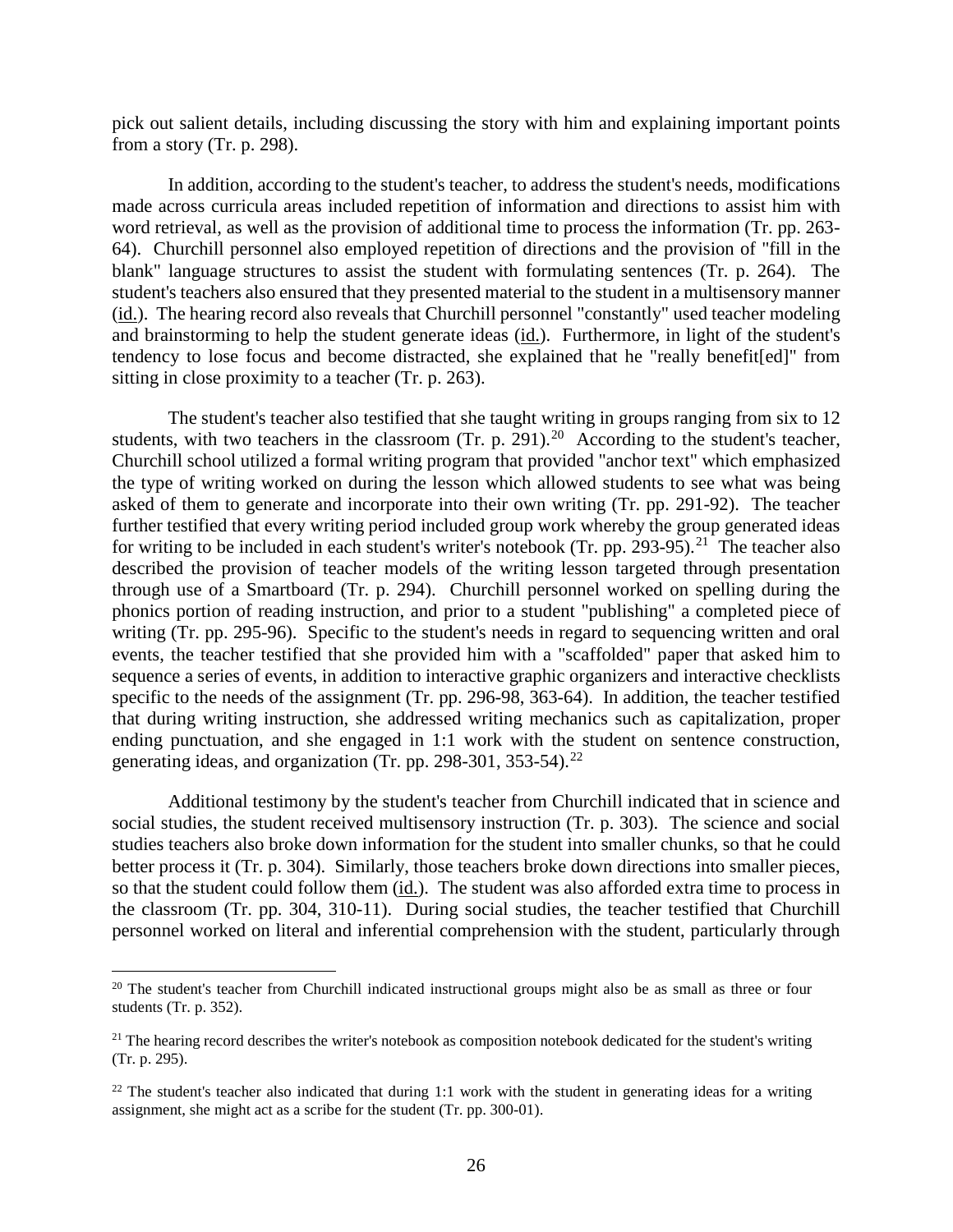the use of nonfiction texts (Tr. p. 309). Furthermore, the teacher discussed how the social studies curriculum was tied to the science curriculum (Tr. pp. 305-06). The teacher also described how Churchill addressed the student's difficulties with organization, such as the use of coding in all academic subjects throughout the day to highlight important information (Tr. p. 343-44). She added that the student's team formally met every other week to discuss the student and his classmates (Tr. p. 306). The student's teacher further testified that she was in "constant contact" with the student's counseling, speech-language, and OT related services providers about how the student was progressing in each area, and about instructional strategies (Tr. pp. 314, 317-323, 325- 27).

To address the student's difficulties with attention, the teacher described methods she used to refocus or recue the student, such as saying his name, tapping his shoulder, tapping the desk, the provision of preferential seating near a teacher, the use of repetition, and by keeping him involved and sometimes literally "on his feet" (Tr. pp. 328-29). The teacher also noted that during non-instructional times, such as lunch or recess, the student was provided with adult support as needed, and reminded to use an appropriate voice and to not touch other people, even in a playful manner (Tr. pp. 331-32).

A January 2012 Churchill elementary school mid-year report card reflected information consistent with the student's teacher's testimony (Parent Ex. G at pp. 1, 3). Academically, in reading, the January 2012 Churchill report card indicated the student required a "frequent" level of teacher support specific to the student's ability to read fluently, identify story elements (character, setting, problem, solution), summarize and retell a story, answer inferential questions, find the main idea, define vocabulary words in isolation, use context clues to figure out meanings of unknown vocabulary, and use capitalization and punctuation (id. at p. 5). The report further reflected that student required a "continuous" level of teacher support in regard to checking his work and making corrections (id.).

In math, the January 2012 Churchill report card revealed that the student required a "frequent" level of teacher support specific to reading, writing and comparing numbers, his use of vocabulary (i.e., most, fewest) and estimation, his ability to classify and draw shapes, his ability to understand and use standard measure (half-inch, inch and foot), his ability to use data to problem solve and solve problems using a variety of strategies, and his ability to use an appropriate computational model (Parent Ex. G at p. 6).

With respect to writing, the January 2012 Churchill report card showed that the student required a "frequent" level of teacher support specific to his ability to write smoothly and efficiently, edit his work for neatness, use capitalization and punctuation, produce complete sentences, categorize words by parts of speech (noun, verb, adjective), choose descriptive words (adjectives) to share ideas, generalize learned skills and strategies, share work with others for purposes of giving and receiving feedback, and clearly express the main idea (Parent Ex. G at p. 7). The student required a "continuous" level of teacher support in regard to his ability to rereads written work, revise his written work for word choice and content, and proofread and edit for spelling and conventions (id.).

In social studies, the January 2012 Churchill report card noted that the student required a "frequent" level of teacher support regarding his capacity to learn and use vocabulary, recall information, generalize skills and information to new topics, use map symbols/map key in order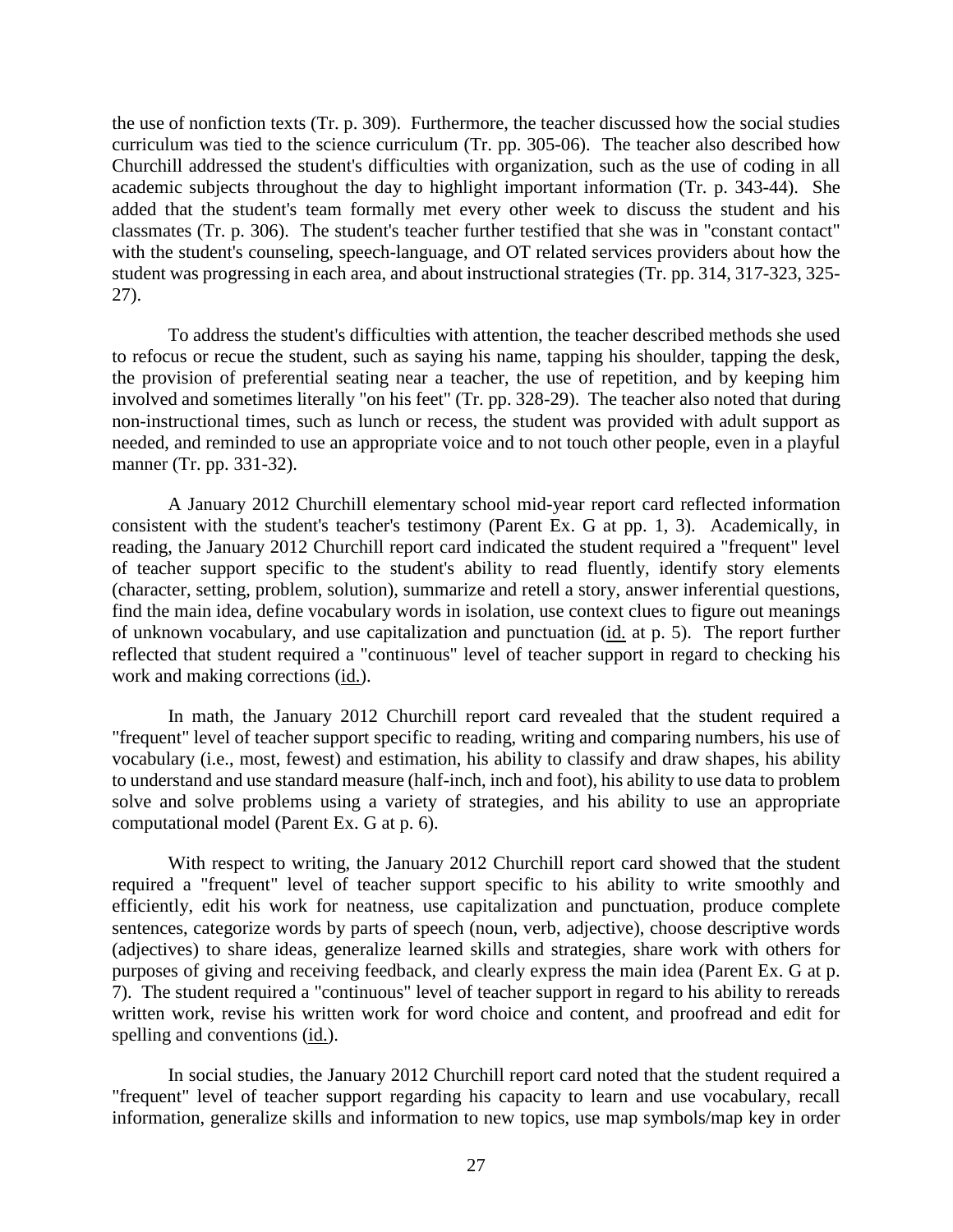to read a variety of maps, use cardinal and intermediate directions in order to navigate in 3-D space, categorize information about continents, and compare and contrast life in communities around the world (Parent Ex. G at p. 8). According to the January 2012 report card, the student's science teacher reported that the student performed various skills independently or required minimal teacher support (id. at p. 9). In non-academic subjects such as library, physical education, art, and music, the student demonstrated an array of "satisfactory, "good," or "outstanding" skills (id. at pp. 10-11).

With respect to OT, the student's therapists reported in the January 2012 report card that the student received OT two times per week for 30 minutes in a small group (6:1) (Parent Ex. G at p. 12). In OT, the therapists reported that they reinforced the student's handwriting, scissor cutting, and keyboarding skills while supporting the academic curriculum (id.). For example, in OT, the student reviewed grammar concepts, use of capitals, spaces and periods while practicing handwriting (id.). Specific to the student's progress in OT, the report card revealed that in December 2011, the student copied a nine-word sentence in print with increased speed (41 seconds as compared to one minute five seconds in September 2011) ( $\underline{\text{id}}$ .). The therapists described the quality of the student's writing as good, and they deemed his letter formation to be 88 percent accurate (id.). In December 2011, the student demonstrated increased speed when cutting with scissors without a decline in quality (it took him 53 seconds to cut out a circle as compared to one minute 37 seconds in September 2011) (id.). In addition, the therapists characterized the student as an active participant in the morning sensory group, and they also reported that per teacher feedback, the student exhibited a greater ability to focus and follow directions after attending the group (id.). Behaviorally, the therapists described the student as hard-working and cooperative; however, he required verbal cues to focus on his work (id.). The report noted that it was anticipated that the student would be discharged from OT for the following school year (id.).

Additionally, according to the January 2012 report card, the student received speechlanguage therapy twice per week for 30 minutes in a small group (3:1) (Parent Ex. G at p. 13). The student's speech-language pathologist reported that she targeted receptive language skills such as following multi-step directions, comprehension of paragraph-length information/stories, and making simple inferences, and she noted improvement in the student's receptive language skills (id.). According to the therapist, the student worked on processing auditory information, whereby he was generally able to recall several details from a paragraph or short story but sometimes missed critical information (id.). The therapist further reported that the student was challenged by integrating information in order to form conclusions and inferences (id.). Although the therapist found that the student was able to follow simple oral directions, as directions grew in length and complexity, difficulty was noted (id.). According to the therapist, she taught the student listening strategies such as asking for repetition and visualization and provided him with reminders to use them in order to help the student retain and process auditory information (id.). The student's therapist further indicated that the student's comprehension improved when information was repeated and complex language was broken down (id.). Expressively, although the therapist found that student displayed progress, she reported difficulty in his ability to focus on the most essential information and his use of precise wording in his writing (id.). The therapist also reported that as language demands increased (i.e., telling a story), the student's language precision reduced as he experienced breakdowns in syntax and grammar (id.). Additionally, the therapist found that the student experienced difficulty with his ability to sequence and organize ideas while formulating discourse (id.). The speech-language pathologist recommended the provision of clinician models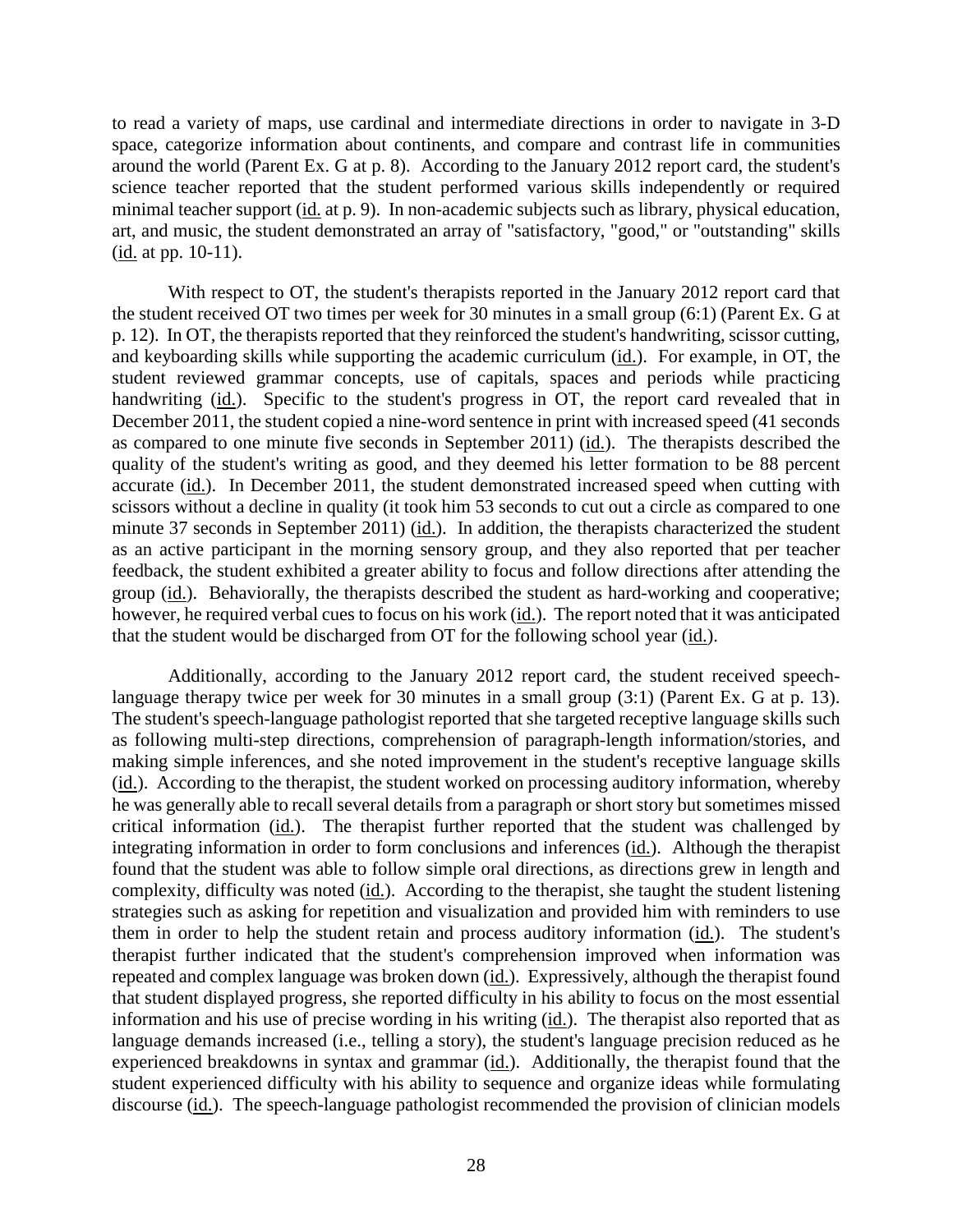and visual aids, and redirection to task to assist the student (id.). She further recommended that the continued provision of speech-language therapy twice weekly in a group (3:1) (id.).

In regard to counseling, the January 2012 Churchill report card indicated that all elementary school students met once weekly in a small HHR group (6:1) run by the private school's social worker outside of the classroom (Parent Ex. G at p. 14).<sup>23</sup> Targeted skills included showing respect for others, following rules, initiating interactions, demonstrating turn-taking in play or conversations, cooperating and compromising with peers, problem-solving with peers, and understanding the perspective of others (id.). The report card characterized the student as cheerful, outgoing, who enjoyed socializing with peers, and relaxed and comfortable in his interpersonal relationships (id.). When attentive, the report indicated that the student brought a positive energy to the group, actively participated in discussions and activities, and offered contributions that reflected thoughtfulness and insight (id.). However, the report also revealed that when easily distracted, the student could be tempted to respond to others in a "playful and frivolous manner and engage in side conversations" (id.). At these times, according to the report, the student benefitted from redirection and reminders to stay focused on task during group discussion (id.).

Lastly, although the Second Circuit has indicated that a student's progress in a private school is a relevant factor that may be considered when reviewing whether a private school is appropriate, and while progress alone does not suffice to demonstrate that such a placement is appropriate, the hearing record reflects that the student made progress at Churchill School with all of the supports provided to the student (Tr. p. 342; Gagliardo, 489 F.3d at 115).<sup>24</sup> Testimony by his teacher and the parent indicated the student has progressed in the areas of selfconfidence and self-advocacy when he needed to ask questions or have information repeated, as well as with respect to his reading, writing, organization skills, and in academic subjects and related services (Tr. pp. 273, 288, 301-02, 306-07, 311-12, 315-16, 318, 327, 342-44, 411- 12; Parent Ex. G at pp. 1-14).

Accordingly, for the reasons discussed above, I find that the hearing record contains sufficient evidence to conclude that the parents have met their burden to show that Churchill was an appropriate unilateral placement for the student for the 2011-12 school year. In reaching this conclusion, I have considered the "totality of the circumstances" (see Frank G., 459 F.3d at 364) and have determined that the evidence shows that the parents' unilateral placement reasonably served the student's individual needs, providing educational instruction specially designed to meet the student's unique needs, supported by such services as are necessary to permit the student to benefit from instruction.

#### **D. Equitable Considerations**

The final criterion for a reimbursement award is that the parents' claim must be supported by equitable considerations. Equitable considerations are relevant to fashioning relief under the

<sup>&</sup>lt;sup>23</sup> The hearing record refers to counseling as "'Health and Human Relations" (HHR) at Churchill (Tr. pp. 313, 325).

 $^{24}$  A finding of progress is not required for a determination that a student's private placement is adequate (G.R. v. New York City Dep't of Educ., 2009 WL 2432369, at \*3 [S.D.N.Y. Aug. 7, 2009]; see also Frank G., 459 F.3d at 364).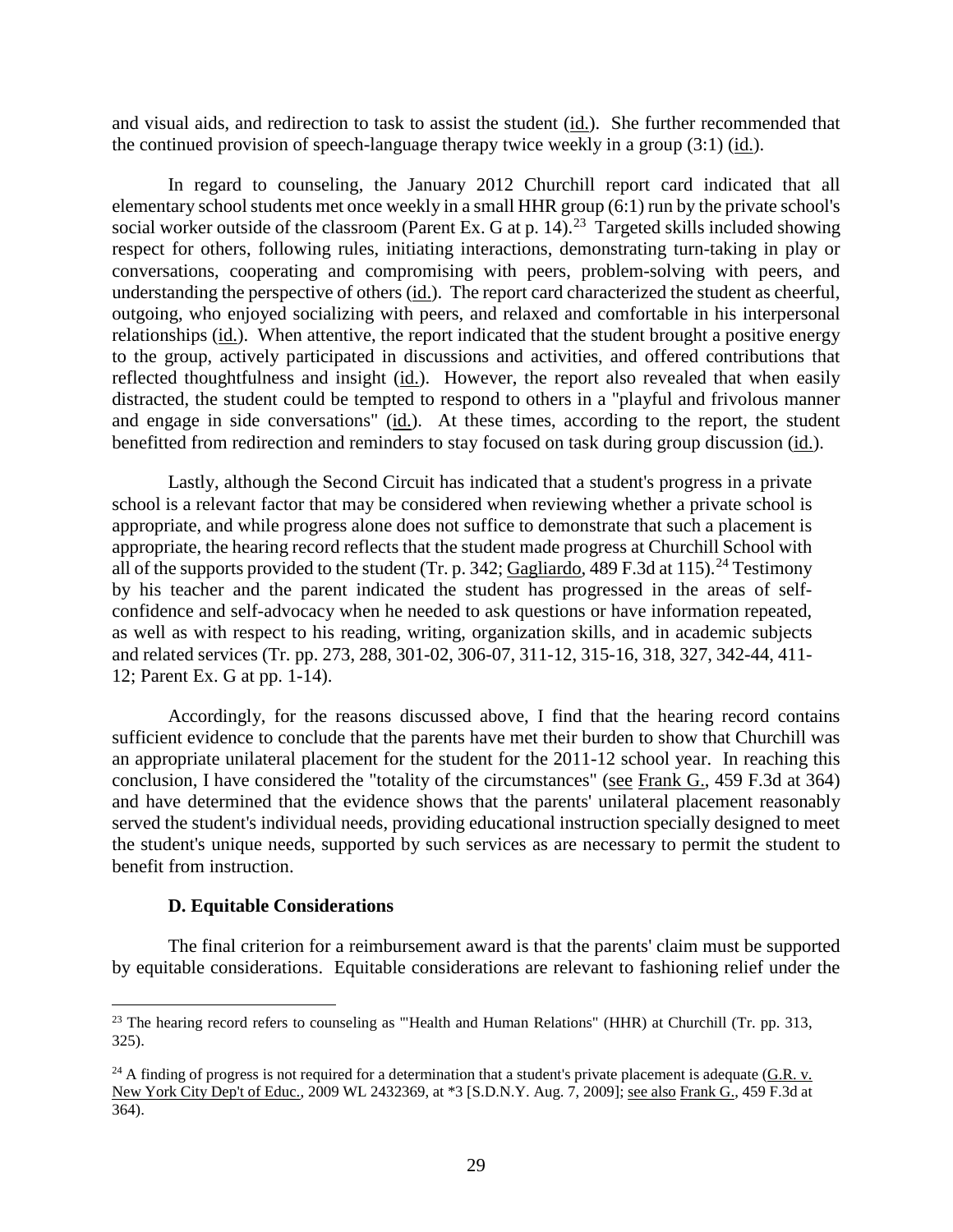IDEA (Burlington, 471 U.S. at 374; M.C. v. Voluntown, 226 F.3d 60, 68 [2d Cir. 2000]; see Carter, 510 U.S. at 16 ["Courts fashioning discretionary equitable relief under IDEA must consider all relevant factors, including the appropriate and reasonable level of reimbursement that should be required. Total reimbursement will not be appropriate if the court determines that the cost of the private education was unreasonable"]). With respect to equitable considerations, the IDEA also provides that reimbursement may be reduced or denied when parents fail to raise the appropriateness of an IEP in a timely manner, fail to make their child available for evaluation by the district, or upon a finding of unreasonableness with respect to the actions taken by the parents (20 U.S.C. § 1412[a][10][C][iii]; see S.W. v. New York City Dep't of Educ., 646 F. Supp. 2d 346, 362-64 [S.D.N.Y. 2009]; Thies v. New York City Bd. of Educ., 2008 WL 344728 [S.D.N.Y. Feb. 4, 2008]; M.V. v. Shenendehowa Cent. Sch. Dist., 2008 WL 53181, at \*5 [N.D.N.Y. Jan. 2, 2008]; Bettinger v. New York City Bd. of Educ., 2007 WL 4208560, at \*4 [S.D.N.Y. Nov. 20, 2007]; Carmel Cent. Sch. Dist. v. V.P., 373 F. Supp. 2d 402, 417-18 [S.D.N.Y. 2005], aff'd, 2006 WL 2335140 [2d Cir. Aug. 9, 2006]; Werner v. Clarkstown Cent. Sch. Dist., 363 F. Supp. 2d 656, 660- 61 [S.D.N.Y. 2005]; see also Voluntown, 226 F.3d at n.9; Wolfe v. Taconic Hills Cent. Sch. Dist., 167 F. Supp. 2d 530, 533 [N.D.N.Y. 2001]; Application of the Dep't of Educ., Appeal No. 07-079; Application of the Dep't of Educ., Appeal No. 07-032).

The IDEA allows that reimbursement may be reduced or denied if parents do not provide notice of the unilateral placement either at the most recent CSE meeting prior to removing the student from public school, or by written notice ten business days before such removal, "that they were rejecting the placement proposed by the public agency to provide a [FAPE] to their child, including stating their concerns and their intent to enroll their child in a private school at public expense" (20 U.S.C. § 1412[a][10][C][iii][I]; see 34 CFR 300.148[d][1]). This statutory provision "serves the important purpose of giving the school system an opportunity, before the child is removed, to assemble a team, evaluate the child, devise an appropriate plan, and determine whether a [FAPE] can be provided in the public schools" (Greenland Sch. Dist. v. Amy N., 358 F.3d 150, 160 [1st Cir. 2004]). Although a reduction in reimbursement is discretionary, courts have upheld the denial of reimbursement in cases where it was shown that parents failed to comply with this statutory provision (Greenland, 358 F.3d at 160; Ms. M. v. Portland Sch. Comm., 360 F.3d 267 [1st Cir. 2004]; Berger v. Medina City Sch. Dist., 348 F.3d 513, 523-24 [6th Cir. 2003]; Rafferty v. Cranston Public Sch. Comm., 315 F.3d 21, 27 [1st Cir. 2002]); see Frank G. v. Bd. of Educ., 459 F.3d 356, 376 [2d Cir. 2006]; Voluntown, 226 F.3d at 68; Lauren V. v. Colonial Sch. Dist.; 2007 WL 3085854, at \* 13 [E.D. Pa. Oct. 22, 2007]).

The parties dispute whether equitable considerations favor the parents' request for relief. The district argues, in pertinent part, that the parents had no intention of placing the student in a district school. In contrast, the parents allege that their actions demonstrate that they never obstructed the CSE process; rather, they facilitated it. In this case, the hearing record reveals that in June 2011, the parents obtained from the district what they deemed to be an appropriate program for their son; however, the program recommendation was later modified (Tr. pp. 386-90; Dist. Ex. 1; Parent Exs. L; M). By letter to the district, dated July 7, 2011, the parents detailed their concerns regarding the development of the student's IEP; however, they also expressed their willingness to continue to work with the CSE to create an appropriate program for the student (Parent Ex. D). The parent testified that this correspondence went unanswered by the district (Tr. p. 392). The parents also participated in the July 2011 CSE meeting (id.). Based on the foregoing, the evidence in the hearing record intimates that the parents continued to utilize the CSE process, which afforded